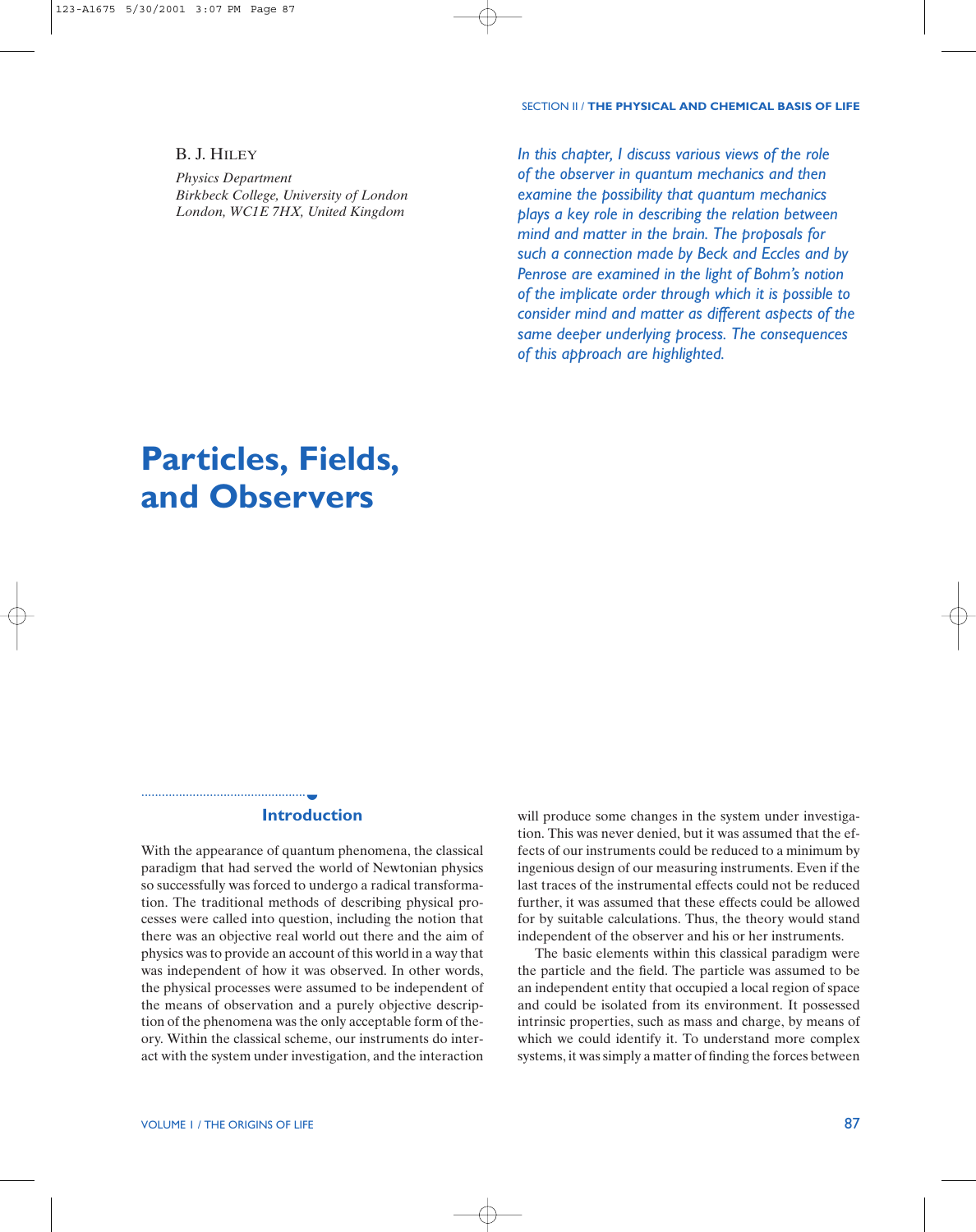the individual particles that comprised the system, studying their interactions in detail, and then predicting their subsequent behavior. The attempts to treat these forces as a direct interaction between the particles failed and the notion of a field from which the forces could be derived provided the most powerful and consistent way for accounting for this coordinated movement. Not only could we account for the physical properties of the macroscopic world of our immediate surroundings but also we could account for the movement of the planets and the stars in the heavens. Using simple laws, predictions as to what would happen in given situations could be made with certainty. In this role the physicist appeared as a modern powerful soothsayer—he or she could not only predict future behavior of matter but also change his or her environment by using this knowledge.

As a system became more complex, it was much more difficult to calculate exactly the resulting behavior, but such difficulties were not regarded as calling for a change in fundamental outlook. The difficulties could simply be attributed to the technical problems of solving the set of complex mathematical equations. Chaotic systems produced surprises when it was discovered that simply by changing parameters what appeared chaotic suddenly becomes ordered and what appeared ordered could become chaotic. These features were unexpected, but they should not have been too surprising because the techniques for investigating these systems were not available until the advent of userfriendly computers. Until then people only investigated equations of motion that were simple to solve analytically, or when it was necessary to resort to numerical solutions only simple cases could be solved and these often involved long and tedious calculations. It was the computer that opened up a new world for us, but this world was still objective and independent of the observer and the means of observation.

# **The Quantum World** ◗

................................................

Quantum mechanics challenged this whole way of thinking. Reductionism had been at the heart of classical thinking, but in the quantum domain there were things going on in the physical world that seemed to deny reductionism. In order to bring out the nature of these radical changes, it is necessary to first explain how quantum mechanics works. Once there is some understanding of this, we will then discuss the full implications of the quantum domain.

In the conventional approach to quantum mechanics, the uncertainty principle plays a central role. This principle is taken to imply that it is no longer possible to describe a particle in terms of its precise position and precise momentum at every instant of time, thus denying the possibility of following a particle along a well-defined trajectory. In fact, the uncertainty principle arises from the analysis of an at-



**FIGURE 1** The Heisenberg  $\gamma$ -ray microscope used to illustrate the ideas of the uncertainty principle. The observed particle (violet sphere) is placed directly under the microscope objective from where the lens is seen as a circle at the base of a cone of angle  $\alpha$ . It is then illuminated by a  $\gamma$ -ray from the left. At the moment when the  $\gamma$ -ray is diffused into the objective of the microscope, the particle moves to the right.

tempt to measure the position and momentum of a particle together. The usual way of presenting the argument is based on the Heisenberg  $\gamma$ -ray microscope shown in Fig. 1.

Consider a high-powered microscope that is used to measure the position of a very small object to a high accuracy. Suppose the object is a small spherical molecule. To determine what conditions are required to obtain a high resolution we need to know the expression for the smallest distance that can be resolved. When the microscope is illuminated by light of wavelength  $\lambda$ , the smallest resolvable distance,  $\Delta x$ , is given by

$$
\Delta x \approx \lambda / \sin \alpha, \tag{1}
$$

where  $\alpha$  is the angle subtended by the object at the objective lens of the microscope. Thus, to obtain a high resolution it is necessary to illuminate the object with light of the shortest possible wavelength. Heisenberg (1958) suggested that the maximum resolution could be obtained by using light in the form of  $\gamma$ -rays in which the wavelength is very small.

The object is seen by scattering the light off the object and collecting it in the image plane of the microscope. If  $\gamma$ -ray wavelengths are used, the molecule is given a considerable impulse and therefore moves in some direction,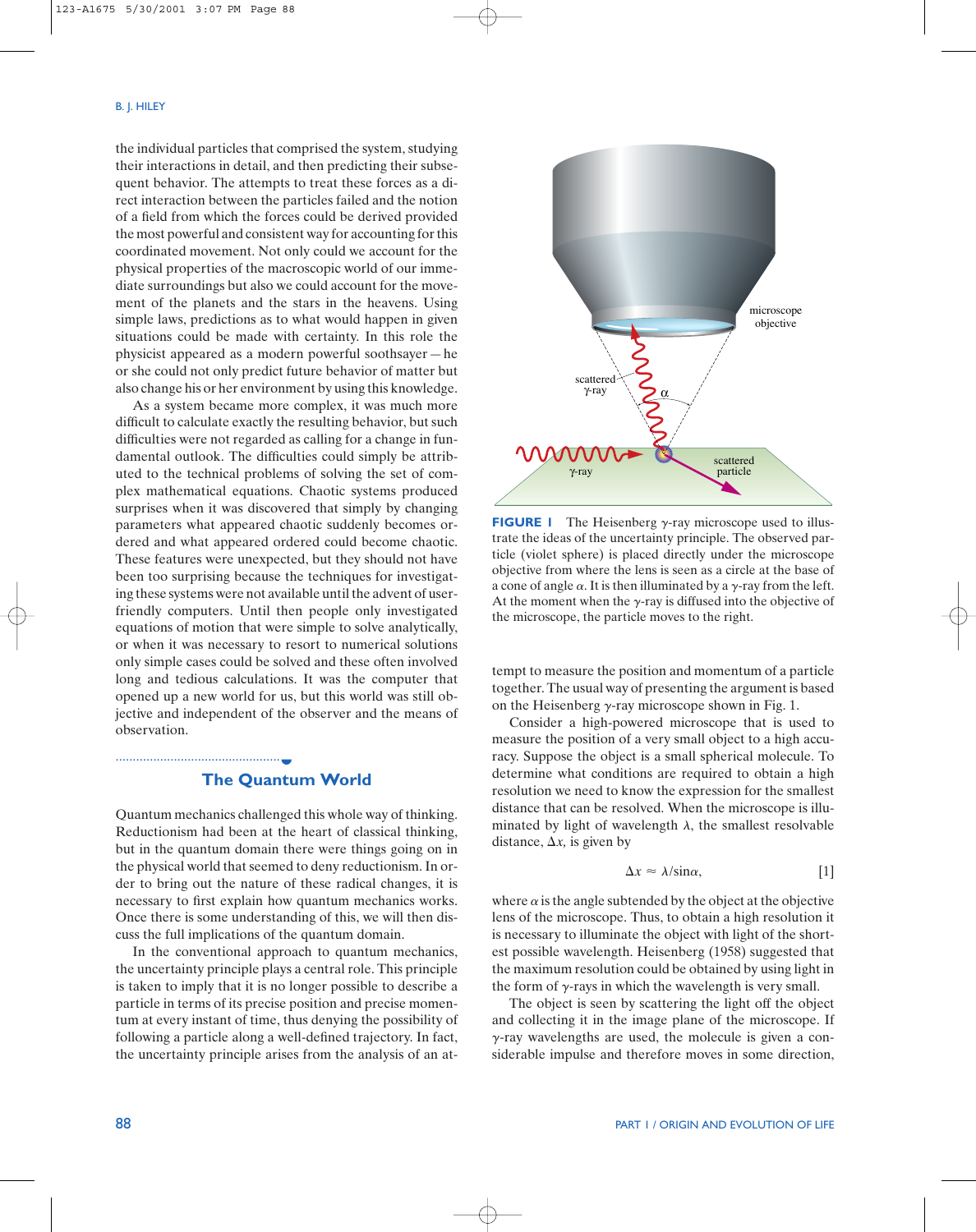whereas the  $\gamma$ -rays are deflected into the lens of the microscope. To minimize this disturbance, the intensity of the illuminating beam must be reduced. Consider the effect of a collision of the atom with a single  $\gamma$ -ray. The molecule will move off with some momentum  $p$ , whereas the  $\gamma$ -ray will enter the objective lens of the microscope. If we know the precise direction in which the  $\gamma$ -ray entered the microscope, we could calculate the scattered direction of the particle. This would enable us to calculate the momentum of the particle and therefore no uncertainty in the momentum of the scattered atom would result. However, in order to find the direction of the scattered  $\gamma$ -ray we need to know precisely the angle at which the  $\gamma$ -ray enters the microscope lens. Because the lens subtends an angle  $\alpha$  at the object, the  $\gamma$ -ray entry angle is uncertain and this leaves an uncertainty in the momentum of the molecule,  $\Delta p$ , which is given by

$$
\Delta p \approx p \sin \alpha. \tag{2}
$$

We can make  $\Delta p$  small by making the lens aperture as small as possible and thus we need to make  $\alpha$  small. However, as  $\alpha$  is made small, the accuracy of the initial position of the particle,  $\Delta x$ , will become worse as can be seen from Eq. (1). Thus, to determine the momentum of the scattered particle accurately, we have to make  $\alpha$  small, but to find the position accurately we have to make  $\alpha$  large. Combining the two expressions yields

$$
\Delta x \Delta p \approx \lambda p. \tag{3}
$$

If we use the de Broglie relation  $p = \hbar/\lambda$ , where  $\hbar$  is Planck's constant, then we obtain the expression

$$
\Delta x \Delta p \approx \hbar. \tag{4}
$$

Since  $\hbar$  is a universal constant, there is a universal limit on the accuracy within which we can measure position and momentum simultaneously.

These are not the only variables that are subjected to an uncertainty principle. It is possible to find sets of variables that cannot be measured at the same time as other sets of variables. In other words, it is only possible to get exact information about the variables in one compatible subset, with the remainder being undetermined. Thus, there is a universal limit on the information that we can obtain from any set of measurements. Consequently, unlike in the classical world, we can no longer expect to obtain a complete, precise, and unambiguous account of physical processes.

Bohr (1961) was the first to recognize the physical and philosophical implications of these results. He regarded the uncertainty principle as meaning that it was no longer possible to maintain a sharp separation between the observer and his or her means of observation. It was as if there was an "indivisible link" between the two sides so that they formed an indivisible and unanalyzable whole. Without sharp separation, we cannot say what property belonged to the ob-

#### PARTICLES, FIELDS, AND OBSERVERS

served system and what property belonged to the observing apparatus. He illustrated the problem by liking it to a blind man probing an unknown room with a soft rubber stick. If the stick were rigid, a blind man could use it to obtain a clear picture of the room and its content. However, if he used a rubber stick he would at best get an hazy idea of the layout of the room. Thus it is with quantum phenomena. How then was it possible to do science in this situation?

Classical physics regarded the state of a system as being defined in terms of some function of the position and momentum. Given the initial conditions and the interaction forces between the particles, Newton's laws of motion took care of the rest. For quantum phenomena, since knowledge of the position and momentum of the particle are limited by the uncertainty principle, the classical description could no longer be used. Instead, it is necessary to introduce a wavefunction,  $\psi(\mathbf{r}, t)$ , which is a function of position and time, to describe the system. From this function it is possible to determine the properties of the system using a welldefined set of rules so that these properties can be determined without violating the uncertainty principle. The wavefunction is generally a function of position and time, or of momentum and time—one being the Fourier transformation of the other. The position representation is more generally used in an attempt to offer an explanation of quantum mechanics. The important point to note is that it cannot be a function of both position and momentum at the same time because this would lead to results that would violate the uncertainty principle.

If the wavefunction is in the form of a packet and this packet is spread over a narrow region, then the position of the particle is sharply defined. If it is any other function then we can only know the probability of finding the particle at a certain point. Even when the wavefunction is only a function of position, we can obtain some information about the momentum. However, this information is ambiguous in the sense that we can only predict the probability of finding a particular value of momentum should we perform the appropriate measurement. Thus, the quantum formalism provides us with only ambiguous information about the properties of the particles so our goal of finding a precise and unambiguous description of nature will fail if this view of quantum formalism is used.

We are now faced with an important question of how we do science when the properties are only ambiguous. Does this ambiguity not negate the very possibility of doing science? The answer is no. The wavefunction develops in a well-defined way determined by the Schrödinger equation. For example, for a particle of mass *m* with wavefunction  $\psi(\mathbf{r}, t)$  moving in a potential  $V(\mathbf{r})$ , the differential equation takes the form

$$
-\frac{\hbar^2}{2m}\nabla^2\psi(\mathbf{r},t) + V(\mathbf{r})\psi(\mathbf{r},t) = i\hbar\frac{\partial\psi(\mathbf{r},t)}{\partial t}
$$
 [5]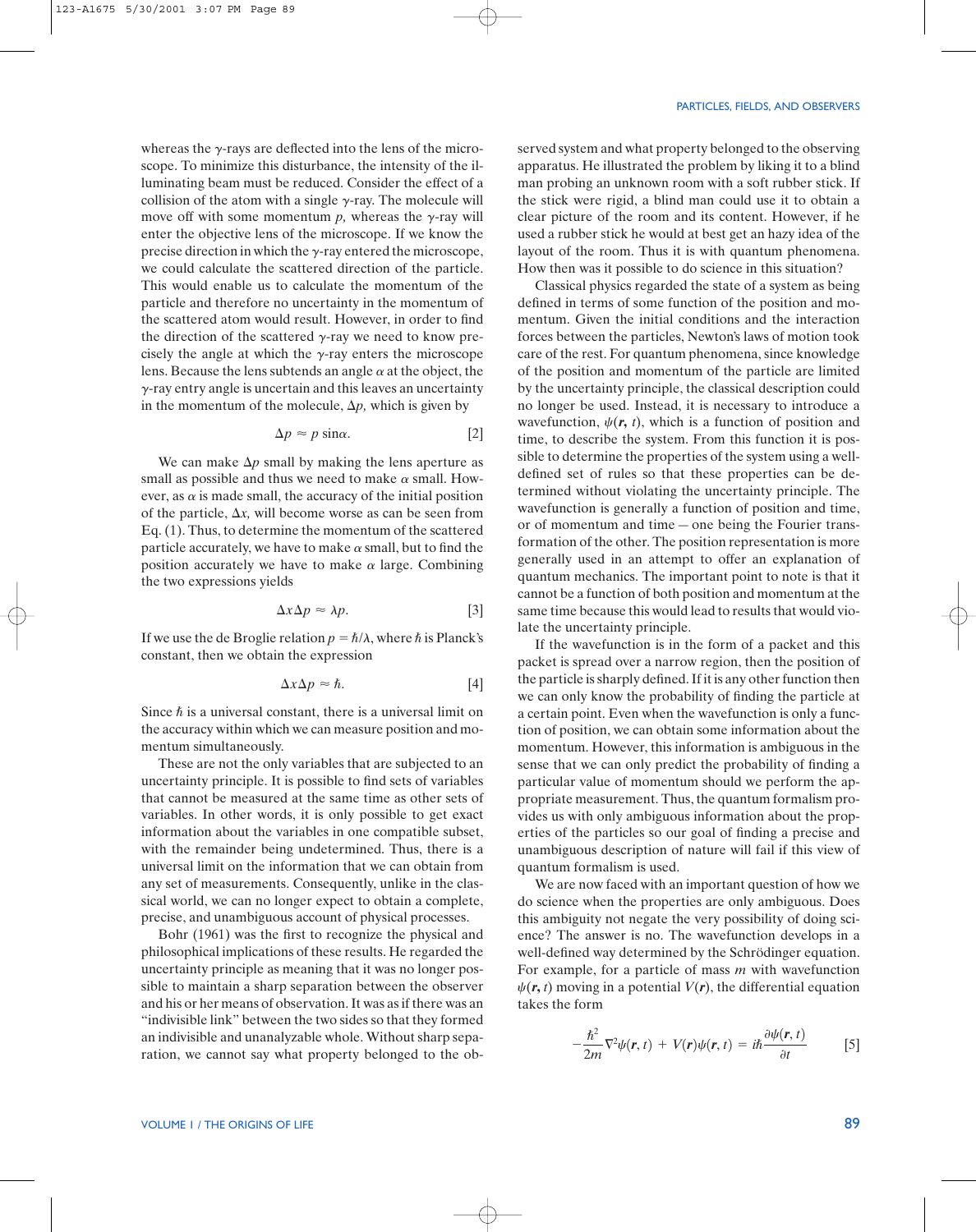At this level the theory remains deterministic. The wavefunction, however, only enables us to predict the probability of finding a particle at a given position. It is these probabilities that are well-defined and completely objective. Our failure to predict the actual outcome is used to argue that quantum mechanics implies that there is a genuine and fundamental indeterminacy in the world. Thus, quantum theory is a statistical theory, but it is not a statistical theory in the ordinary sense. In quantum mechanics, the statistics arise not because we simply have not attempted to find out the detailed properties of the particle but because we cannot know all the details in principle. Despite this apparent limitation on what we can know about the system, quantum mechanics gives vital information about the properties of matter. For example, solutions of the Schrödinger equation provide the exact energy level structures of atoms, molecules, and nuclei and these provide the basis for condensed matter physics, which has laid the foundations of modern computing and information technology.

Despite these successes, there remain some fundamental problems in understanding what it all means. The uncertainties are so small that at the level of everyday experience we can neglect many of these difficulties. As long as we are concerned only with coarse grained averages, we need not use quantum mechanics. However, a word of warning is in order: Some of these quantum effects can be seen at the large-scale level. One striking example of this is in the properties of superconductivity and superfluidity in which, at low temperatures, large-scale electric currents can be made to flow without experiencing any resistance or large quantities of liquid helium can be made to perform tricks that no ordinary liquid would perform. The central question discussed in this chapter concerns the question of whether quantum theory has other surprises for us in areas that we would least expect them.

Before examining these possibilities, we return to the fundamental problems again. As noted previously, the wavefunction evolves in a deterministic manner following the Schrödinger equation, but even within this determinism there are difficulties regarding the properties of particles. There are many situations in which the wavefunction bifurcates into two or more wave packet solutions which do not necessarily overlap in space. Because the Schrödinger equation is linear, each one of these wave packets evolves independently of the others. The formalism provides no answer to the question of which packet contains the particle. We know only that it will be found in one of the packets with a certain probability and that probability is well-defined. The fact that we cannot provide an exact answer to this question has some spectacular consequences.

The best known of these is the Schrödinger cat paradox, first proposed by Schrödinger (1935). A cat is placed in a box so that the cat cannot be seen from the outside. In the box there is a capsule of cyanide gas and a device is rigged so that if a certain event occurs the capsule will be broken and the cat will die. If the event does not occur, then the cat will live. The event that decides the fate of the cat is a quantum event which entails a bifurcation process mentioned previously. We can think of this bifurcation event being produced by a photon striking a half-silvered mirror. This mirror is designed so that any photon has a probability of one-half to be reflected by the mirror and one-half to be transmitted by it. We design the device so that if the photon is transmitted it will activate the mechanism that will break the fatal capsule.

To describe this situation in quantum mechanics, the wavefunction of the photon must be described in two parts — the part that is reflected,  $\psi_{\text{reflected}}$ , and the part that is transmitted,  $\psi_{\text{transmitted}}$ . The cat must also be described by a wavefunction, but its wavefunction depends on the wavefunction of the photon. It will be  $\psi_{\text{alive}}$  if the photon is reflected and  $\psi_{\rm dead}$  if the photon is transmitted. The final solution of the Schrödinger equation must be written in the form

$$
\psi_{\text{final}} = a\psi_{\text{reflected}}\psi_{\text{alive}} + b\psi_{\text{transmitted}}\psi_{\text{dead}},
$$
 [6]

where *a* and *b* are constants that take values depending on the precise nature of the mirror. In the case of a halfsilvered mirror, they take the same value,  $1/\sqrt{2}$ . From the previous equation, it can be seen that the final state of the cat is not well-defined. However, if we were to look inside the box after the photon has been emitted, we would see either one or the other possibility. The cat will be either alive or dead. It would never be seen in a state that is both alive and dead at the same time. Therefore, there is a problem. The same problem arises when we replace the cat by a measuring device which, like the cat, is left in a superposition of incompatible classical states, but we only ever see a measuring instrument in a well-defined state. This problem is known as the "measurement problem."

One simple way to avoid this problem is to regard the quantum formalism as nothing more than an algorithm from which we can calculate the probabilities of all the possible outcomes of each experimental situation. However, if we want to regard quantum theory as an objective description of reality, we must regard the wavefunction as describing the state of the system in some way or another. In the situation described previously, there is a problem in that the measuring instrument is not in a well-defined state but we always see it in a definite state. Thus, there is the problem of explaining how the wavefunction collapses to a definite state.

This collapse cannot be described using the Schrödinger equation, so there seems to be two processes occurring in quantum mechanics. One process involves an objective evolution of the wavefunction determined by the Schrödinger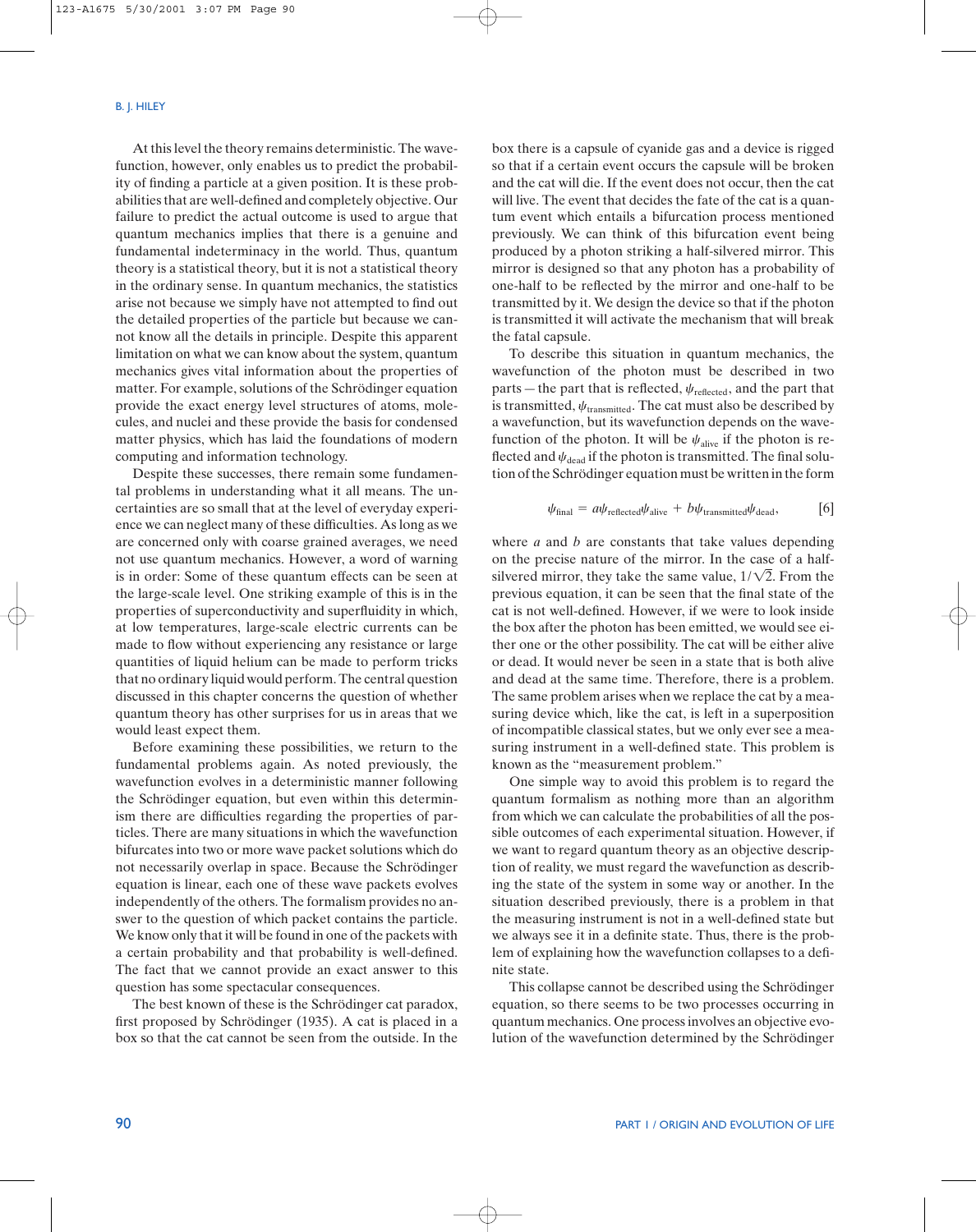123-A1675 5/30/2001 3:07 PM Page 91

equation. The second process involves the actualization of one of the these wavefunctions. It is this latter process that has been the topic of much discussion since it was first presented by von Neumann (1955) in his classic book *The Mathematical Theory of Quantum Mechanics.*

von Neumann's (1955) explanation for the necessity of two distinct processes in quantum theory lies in the very final stages of the observation. That is, it lies in the very process of subjective perception which, he argues, cannot be analyzed further. Initially, t seems that the quantum description should stop at the macroscopic measuring instrument, but as previously mentioned the instrument, like the cat, is still in an ambiguous state. We could proceed further and analyze the light from the instrument entering the observer's retina. Since this is a dynamical process, we must again use the Schrödinger equation. However, because of the linearity of this equation, the image on the retina will still be ambiguous. We could continue this analysis down the optic nerve and even further into the brain, but no matter how far we continue this analysis we will ultimately have to say "a certain result was perceived by the observer." Since according to von Neumann this process cannot be analyzed further, it is necessary to introduce a "cut." On one side of the cut, Schrödinger's equation can be used, whereas on the other side there is simply an inexplicable collapse. The cut therefore divides all processes in two kinds—process 1 (evolution of the Schrödinger equation) and process 2 (the collapse of the wavefunction). In practice, this cut can be placed anywhere outside the measuring instrument without making any difference to the final result.

# **Wigner's Contribution**

................................................ ◗

Wigner (1986) took the von Neumann argument even further by concluding "It is not possible to formulate the laws of quantum mechanics in a fully consistent way without reference to consciousness" (p. 232).

He had two strands to his argument. The first involves replacing the cat by a friend! However, for humanitarian reasons, the end process does not involve extermination but does involve the friend either seeing or not seeing a flash of light. If the friend is enclosed in the box, the outside observer will conclude at the end of the experiment that his or her friend is in an ambiguous state of both having seen and not having seen the light. However, if the friend is asked to communicate what he or she saw, he or she will always give a definite answer. Since the essential difference between a human and an inanimate measuring instrument is consciousness, Wigner concludes that it is consciousness that necessarily completes quantum mechanics by collapsing the wavefunction.

In order to make his conclusion stronger, Wigner (1986)

adds a second strand to his argument. He draws our attention to the principle that to every action there is a reaction. We know that material processes affect the conscious state. For example, a severe loss of body fluids can cause a person to become unconsciousness. If the principle of action and reaction is also valid in this domain, then consciousness must affect matter in some way. There is welldocumented evidence that this happens in psychosomatic disorders, so why not extend the idea and propose that it is consciousness that ultimately produces the collapse of the wavefunction?

Two very eminent physicists, who have made significant and fundamental contributions to quantum physics, have both concluded that we must introduce the mind of the observer into the heart of our theories. This is quite an extraordinary situation because physics has always tried to keep the mind out of physics, but quantum mechanics seems to have changed this practice.

A succinct expression of the new relationship between mind and matter as implied by quantum mechanics has been given by Dyson (1979), who has made fundamental contributions to quantum field theory. He points out that awareness of nature seems to enter at two levels. At the highest level, human consciousness is somehow aware of the various physical processes that take place in the brain, whereas according to quantum mechanics, at the lowest level of elementary matter (electrons, atoms, small molecules, etc.) the observer seems to be involved in the description of events in a very basic way. Dyson (1979) concludes

I cannot help thinking that our awareness of our own brains has something to do with the process which we call "observation" in atomic physics. That is to say, I think our consciousness is not a passive epiphenomenon carried along by the chemical events in our brains, but is an active agent forcing the molecular complexes to make choices between one quantum state and another. In other words, mind is already inherent in every electron, and the processes of human consciousness differ only in degree but not in kind from the processes of choice between quantum states which we call "chance" when they are made by electrons. (p. 249)

I have emphasized the key role that the observer plays in the approach advocated by von Neumann, Wigner, and Dyson because of their historic significance, but I do not want to give the impression that their position is universally accepted by physicists in general. Many physicists find the introduction of any subjective element into the basic laws of physics very disconcerting. Rather than accepting this subjectivity, many physicists would be content simply to use the quantum formalism with its two processes without at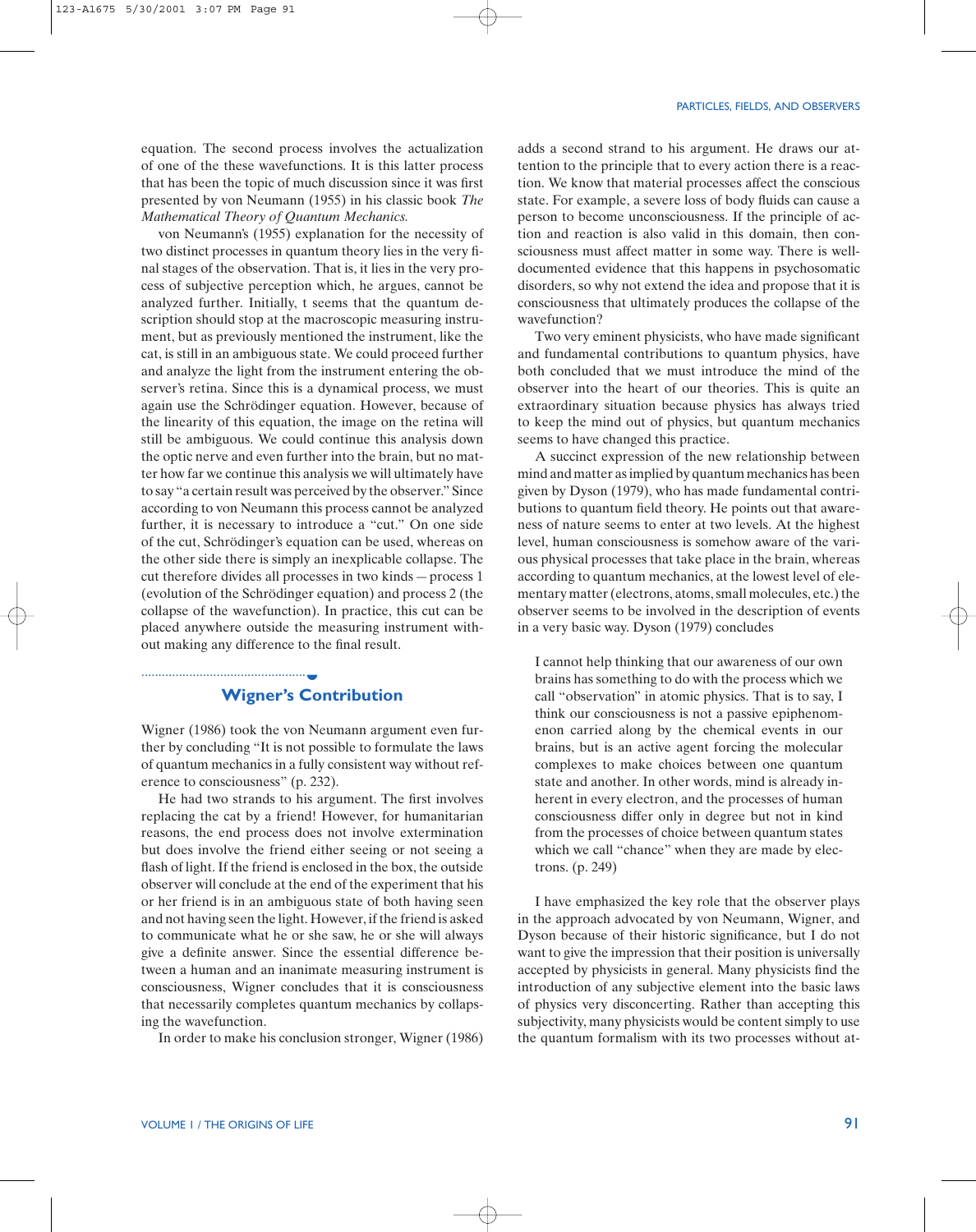................................................

#### B. J. HILEY

tempting to resolve the apparent conflict or in the hope that it will be eventually solved in some "acceptable" way. Some would even deny that there is a problem with this situation.

# **Other Attempts to Solve the Collapse Problem** ◗

An important contribution to this general discussion came with the attempt of Everett (1973) to eliminate the human element. He began by questioning the necessity of postulating a collapse in the first place. If this process was regarded as superfluous, it would mean that all the branches of the wavefunction were always present and actual. He writes, "Throughout all of a sequence of observational processes there is only one physical system representing the observer yet there is no single unique state of the observer." Why then do we only see one branch? Everett first proposes, like von Neumann, that the observer perceives himself or herself to be in one branch and only one and is unaware of all the others. Thus, the definite result seen in each experiment depends on which branch the observer is aware of at that particular moment. Here, Everett is, in effect, proposing an interpretation which is based on the possibility of "many awarenesses."

There is still a strong subjective element present, so Everett (1973) makes an additionally proposal, namely, that we can replace a human observer by a machine, one that is sufficiently complex so that statements such as "The machine has perceived A" or "The machine is aware of A" are meaningful. Certainly this would remove the subjective element, but he leaves many vital questions unanswered. For example, there is no explanation of what precisely is meant by "complexity" and when a machine is "sufficiently complex" to be capable of making a perception. Everett's assumption rests on the hope that as we study increasingly complex systems, the answers will emerge. Even if this is satisfactorily resolved, we still have no explanation as to why all observers and machines see one and only one result.

On the question of complexity, there is no denying that present-day investigations of complex systems have revealed that new and exciting properties do emerge, but there is no strong evidence to indicate how awareness could possibly arise in such systems. There is plenty of hope that it will eventually emerge. After all, this is the motivation behind the program known as strong artificial intelligence. However, there are very few compelling results and at this stage it is perhaps best to keep an open mind.

Those who took up Everett's proposal, such as Wheeler (1957) and DeWitt (1971), did not draw attention to the central role played by the notion of "awareness." They tried to provide a more objective explanation of the whole approach. They proposed that all the branches did exist together and that each was regarded to be a different and actual "world." Our experience of a unique world arises because we find ourselves in one particular world with no possibility of gaining information about the other worlds. In one step both objections raised previously are removed. The reason why all observers agree is because they are in this one world and there is no need to raise the difficult notion of awareness.

This modified interpretation was known as the "many worlds" interpretation and was very popular, particularly among physicists working on the quantum gravity program. The study of gravity and general relativity requires us to deal with questions concerning the cosmos, and the collapse induced by measuring instruments seemed to require that the instrument or even the observer must be outside the cosmos, clearly an impossibility by definition. Therefore, the whole discussion within quantum cosmology seems to imply the need for an interpretation of quantum mechanics that can avoid introducing the collapse from the "outside."

There are also difficulties with this interpretation. First, there is a general objection that it needs many inaccessible worlds to exist simultaneously with all but one being unavailable to us. This seems a very extravagant interpretation, but one that may be welcome if it rids physics of the two processes. Unfortunately, it does not. Two processes still remain, but they are now in a modified form. We still have to distinguish those processes in which the world actually divides itself from those processes in which the wavefunction bifurcates, before recombining later to give interference. Recall that the bifurcation in which the world actually divides is needed to resolve the cat paradox, whereas bifurcation that allows recombination is also needed to account for interference.

DeWitt (1971) attempts to resolve this difficulty by suggesting that it is complexity that is the source of this difference. When a system is sufficiently complex, an actual division will occur. Otherwise, the possibility of recombination will remain. However, exactly how complexity will explain the difference is not answered.

There are also other more technical reasons why this interpretation is far from satisfactory. One particular difficulty (discussed later) arises from the fact that there is an ambiguity regarding in which set of basic wavefunctions the actual division takes place. In the formalism, all sets of bases are equivalent, but for the splitting to have an objective meaning one particular basis must be preferred; however, no reason is given as to why one particular basis is to be preferred over any other. Further discussion of this and other more technical difficulties will take us too far from the theme of this chapter so they will not be discussed further. (For more details, see Bohm and Hiley, 1993). As a result of all these problems, this particular interpretation has now dropped out of fashion.

In recent years, the Everett ideas have been taken up by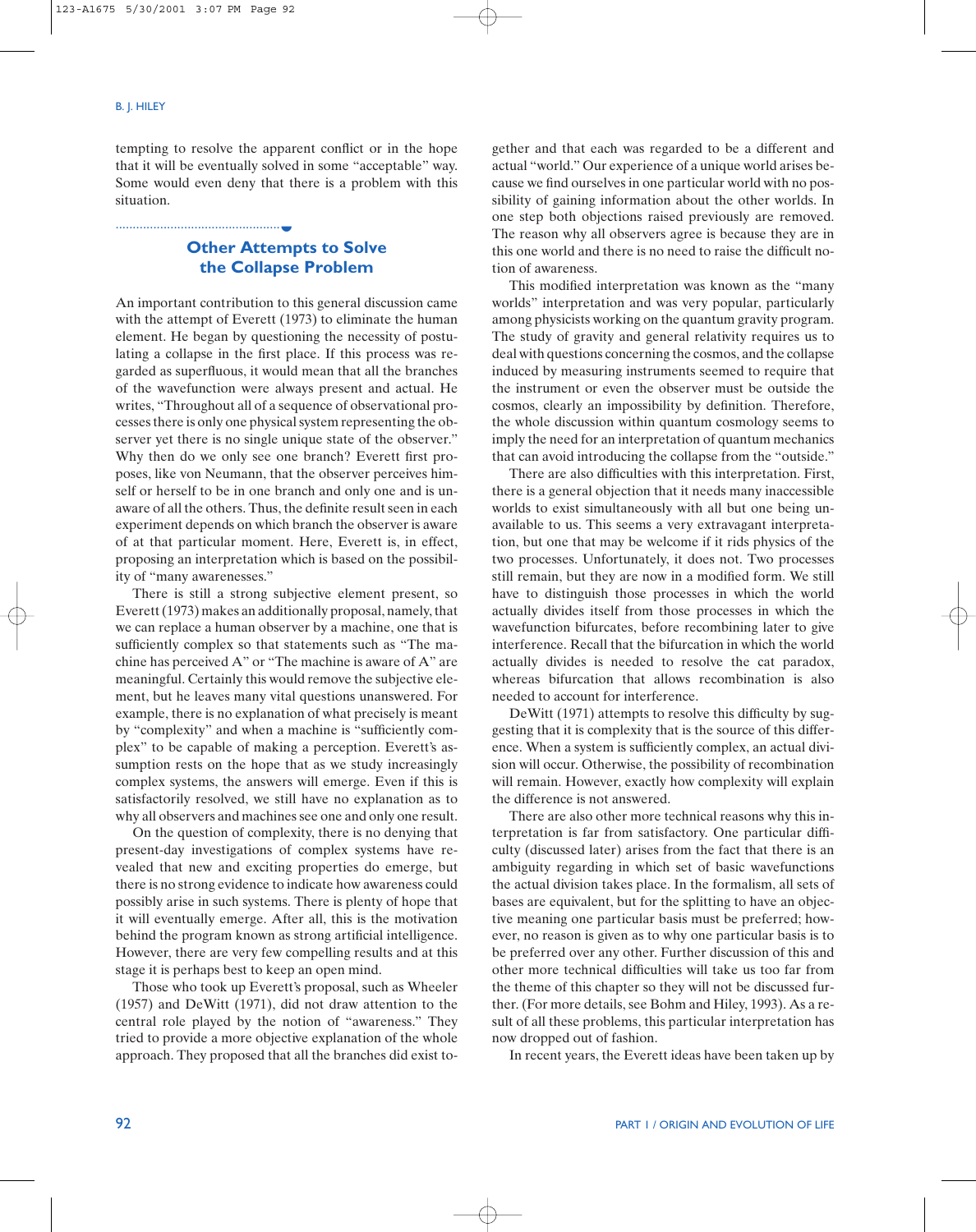Murray Gell-Mann (1994) in what he calls the "modern interpretation" of quantum mechanics. This involves, among other things, introducing the notion of "information gathering and utilizing systems" (IGUS) (Gell-Mann and Hartle, 1989). Again, I believe that their discussion is not sufficiently developed to provide a clear account of precisely what new principles are involved in these IGUS. Rather, it is assumed that they exist and the consequences are then further elaborated.

There have also been other developments of the Everett approach in which more emphasis is given to the role played by the human observer. For example, Albert and Loewer (1988) offer a dualist answer that avoids two different physical processes. Like von Neumann and Wigner, they argue that it is the mind that is ultimately the source of what appears to be a collapse. Although all the possible branches of the wavefunction are present in the brain, the mind becomes aware of only one particular branch. Awareness is not a property of a "complex" physical process or a machine—it is a property of mind that cannot be analyzed in physical terms on the assumption that mind lies on the other side of the Cartesian cut where the use of the techniques of science are not valid.

Lockwood (1989) also adopts a similar position but adds the solution to the preferred basis difficulty described previously. He argues that it is our mind that determines a state of the observed system by choosing some preferred frame which is relevant to the brain system. Lockwood offers no explanation as to why one particular basis is preferable over the others, leaving future research into the structure of the brain to provide the answer.

There exists one example of how specific brain structures may provide a connection to the problems discussed previously. Eccles has long advocated a dualist explanation of consciousness. Beck and Eccles (1992) argue that quantum theory provides an answer as to how the intention to carry out a particular task can trigger processes in the brain so as to produce the necessary bodily action to carry out that intention.

To understand their proposals it is necessary to have some understanding of the triggering mechanism of neurons in the brain. A key feature that triggers the transmission of a signal is the onset of exocytosis in the synaptic transmitter. The ion discharge results in a brief excitatory postsynaptic depolarization (EPSP). It is the sum of many such EPSPs that induces an impulse that will travel down the axon, eventually leading to some macroscopic action. The actual process of exocytosis involves the opening of the synaptic vesicle which will produce ion discharge. While the actual opening mechanism is governed by classical physics, the triggering mechanism is understood as being quantum in origin. In the Beck–Eccles model, this process occurs by quasi particle tunneling through a barrier. Once the barrier is breached, the release process is activated. The key new idea is that mental intention can, in some unspecified way, momentarily increase the quantum probability of penetration. Thus, the probability of exocytosis in specific areas of the cortex can be controlled by the mind. By adjusting parameters, Beck and Eccles have produced a model that fits the required experimental data. This explanation is clearly dualist in the sense that mind, which lies outside of the domain of the physical process, influences a physical process in the way suggested by Wigner.

This specific process avoids one of the criticisms of duality made by Dennett (1991). His criticism was that any change in the behavior of a particle in the brain will involve acceleration or deceleration which, in turn, will involve an expenditure of energy. Thus, within the domain of classical physics, any intercession of mind must necessary involve energy transfer. If the laws of physics do not apply to mind, then the intercession of the mind must necessarily imply the nonconservation of energy, a law that is regarded as immutable in these situations. However, in quantum mechanics, energy and time are complementary variables so that when time is well-defined the energy of a system becomes ambiguous; thus, Dennett's specific objection to dualism is no longer as strong as it is in the classical world. Indeed, Beck and Eccles claim that the specific merit of their proposals is that there is no violation of conservation laws. Increasing the probability of penetration need not involve energy loss and therefore Dennett's arguments lose their force.

However, it must be stressed that Beck and Eccles go beyond ordinary quantum mechanics and a new process is being proposed, namely, that transition probabilities in biological systems can be changed in essentially nondynamical ways. This is a very interesting hypothesis and will be discussed later. I will also propose another way of viewing this type of suggestion in the context of a different approach to quantum mechanics in a later section.

# **Collapse without Observers** ◗

................................................

The discussions of the previous sections have concentrated on the idea that, in quantum mechanics, the observer must enter physics in a fundamental way. Indeed, the mathematical language uses the term "observable" as one of its basic features and speaks only in terms of measurement. It even goes so far as to deny the possibility of a description of an individual process. Measurement is then the central idea, but as has been mentioned, a description of the actual result of a given measurement is not in the formalism and it is this deficiency that leads to the introduction of an active observer.

Could it be that we have not yet understood sufficiently well what the quantum formalism is trying to tell us about the nature of physical processes and consequently the col-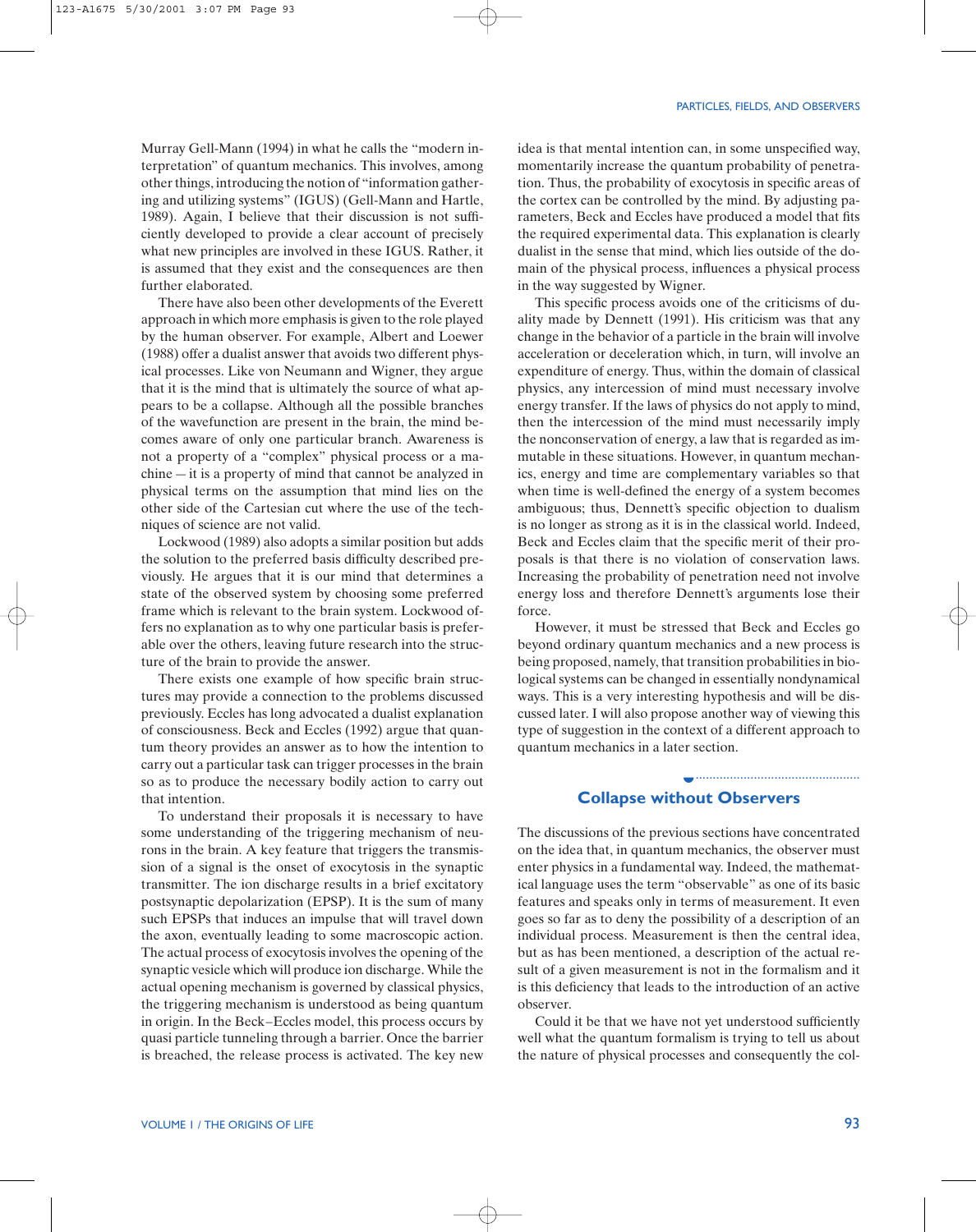lapse of the wavefunction is a pseudoproblem in the sense that we have not yet completed the description of quantum processes and that there is still some new physics to be found that will eliminate the need to introduce the mind of the human observer directly into discussion at this fundamental level? Some would even regard the proposals of von Neumann, Wigner, Everett, Albert, Lower, and Lockwood as, at best, misguided attempts to complete the quantum formalism by introducing mind into discussion. Instead, they argue that we should look for different physical explanations as to why the wavefunction collapses in the presence of a measuring instrument.

There have been many attempts to solve this problem without the direct intervention of the observer while staying within the domain of what I call conventional physics. It is not possible, nor indeed would it be appropriate in the context of this chapter, to mention all the attempts that have been made. Many of these attempts have involved introducing some form of nonlinear term, either directly or indirectly, into the Schrödinger equation. Among the more notable attempts in this direction have been those of Bohm and Bub (1966), Bialynicki-Birula and Mycielski (1976), Zurek (1981, 1989), Ghirardi *et al.*(1986), Weinberg (1987), Petrosky and Prigogine (1994), and Penrose (1994). Some of these attempts have been tested experimentally and their predicted effects have not been found. Others make predictions that are too sensitive for current instruments to detect so their validity is still an open question. Many do not predict new experimental results that could be checked and are simply meant to offer a justification for the existence of two distinct processes.

Of all these attempts, there are two which I refer to later. The first is the intriguing suggestion of Roger Penrose (1994). It has experimental consequences, but currently they are just outside the possibility of verification. He suggests using the nonlinear aspects of general relativity and that the collapse of the wavefunction will occur when gravitational effects are taken into account.

Consider a situation such as that of the Schrödinger cat paradox discussed previously. Rather than considering the cat as the endpoint of the experiment, we replace the cat by a billiard ball and suppose the triggering mechanism moves the ball from one position to another, with the possible positions of the center of the ball being separated by a small but macroscopic distance. As previously explained, when a single photon enters the apparatus the quantum analysis shows the ball will be in a linear superposition of the two separated states. According to general relativity, the space– time structure around the ball will depend on the position of the ball so there will be a linear superposition of space– time after the photon enters the box. Since general relativity is a nonlinear theory, Penrose (1994) argues that it is not possible to maintain this linear superposition of space– times when they are sufficiently different and the effect of the nonlinearity will be to bring about a collapse into one or the other of the two possible space–times.

Since these two different space–times are unstable, Penrose (1994) suggests that the greater the difference in the space–time structure, the quicker will be the decay into one or the other of the states. He then adds a heuristic energy argument to arrive at an expression for the reduction time. In effect, the greater the mass, the shorter the time for collapse. For a single neutron, the decay time is more than 10 million years, which explains why it is relatively easy to produce interference effects with neutrons. On the other hand, a drop of water with a radius of 1  $\mu$ m would decay in about  $\frac{1}{20}$  of a second, making it very difficult to see interference. If this process is applied to a macroscopic body such as a billiard ball or even a flea, the collapse into a well-defined state will take place very rapidly so that we will never see such macroscopic objects in a linear superposition of quantum states. Clearly there are systems in which the linear superposition lasts for a few seconds, so it should be possible to test this proposal. Unfortunately, to date these proposals have not been tested.

The second approach is one that I have been involved with and is not aimed specifically at trying to solve the measurement problem. It is an attempt to provide direct description of the individual quantum process. In the current approaches one can only talk about the results of measurements and there is no possibility of describing what is happening in between these measurements. In other words, it has been possible to provide an epistemological interpretation of quantum mechanics at the expense of an ontological interpretation, which is generally regarded as impossible. This was the position adopted by Bohr, and his general arguments were strongly reinforced by von Neumann (1955), who claimed to have rigorously proved that it was not possible to provide such an interpretation in principle. Assuming that an actual description of a quantum process would require additional ("hidden") parameters of some kind, von Neumann (1955) wrote, "It should be noted that we need not go any further into the mechanism of the "hidden parameters," since we know that the established results of quantum mechanics can never be re-derived with their help" (p. 324). This conclusion is manifestly wrong since there exists a counterexample, known as the de Broglie–Bohm interpretation, which has now been examined in detail and shown to provide a consistent explanation of nonrelativistic quantum mechanics (Bohm and Hiley, 1993; Holland, 1993).

# **The Bohm Interpretation** ◗

I discuss a particular variation of the previously discussed interpretation which, although having features in common with the ideas of de Broglie, was ultimately developed in

................................................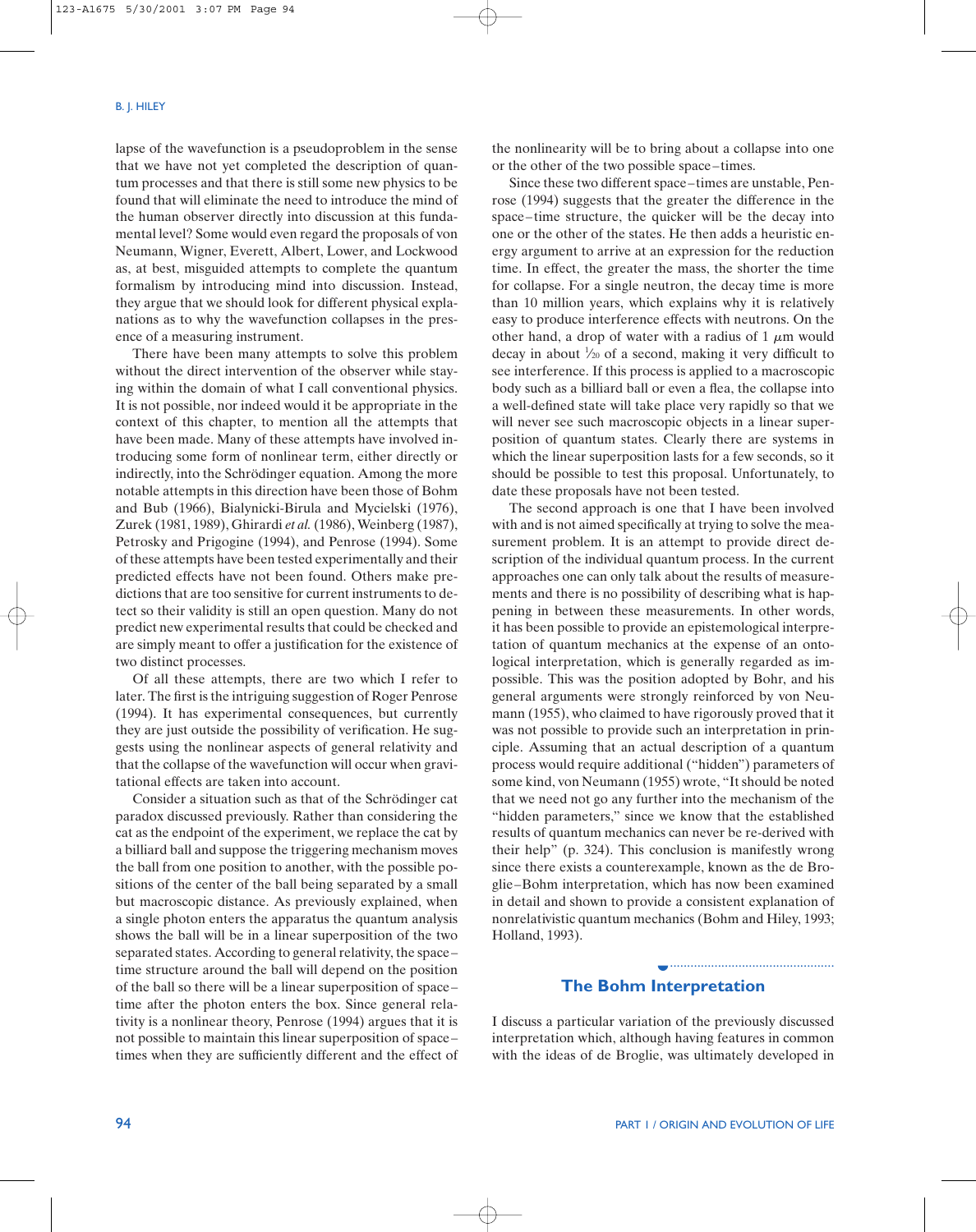................................................

a different way by Bohm and myself (Bohm and Hiley, 1993). Like de Broglie, this interpretation assumes that each particle has a precise position and momentum even in the quantum domain, despite the fact that we cannot know what they are because we cannot measure them to arbitrary accuracy at any one time. Since the position is well-defined at all times, it is possible to determine an ensemble of trajectories which the particles could travel along. The wavefunction,  $\psi(\mathbf{r}, t)$ , which is still assumed to satisfy the Schrödinger equation, now has a different meaning to that given to it in the standard interpretation. It is no longer to be regarded as a function of state of the particle. Rather, it is the description of a new kind of field that acts on the particle through a new potential called the quantum potential.

To see how the quantum potential arises, first it should be noted that the wavefunction is a complex function so it can be written in the form  $\psi(\mathbf{r}, t) = R(\mathbf{r}, t) \exp[iS(\mathbf{r}, t)/\hbar].$ Substituting this expression into the Schrödinger equation and separating out the real and imaginary parts of the resulting equation, the real part gives

$$
\frac{\partial S}{\partial t} + \frac{(\nabla S)^2}{2m} + V + Q = 0.
$$
 [7]

The imaginary part gives Eq. (10), which I will discuss later. Equation (7) becomes identical to a single-particle Hamilton–Jacobi equation provided  $Q = 0$ . This equation was well-known before the development of quantum mechanics and describes the evolution of a classical particle. It can also be put in a more familiar form:

$$
\frac{d\mathbf{p}}{dt} = -\nabla[V + Q],\tag{8}
$$

so that when  $Q = 0$ , it becomes Newton's equation of motion for a classical particle.

Thus, in the quantum domain, where *Q* is nonzero and takes the form

$$
Q = -\frac{\hbar^2}{2m} \frac{\nabla^2 R}{R},
$$
 [9]

we have an extra potential which produces the behavior of the particle that is different from that expected in the classical domain.

It is well-known that Newton's equation produces particle trajectories in the classical case as does the Hamilton– Jacobi equation. We can then argue that when *Q* is very small, but not zero, it is still possible to calculate trajectories from Eq. (8) and that these trajectories will hardly differ from the classical trajectories. As *Q* slowly increases, the trajectories will increasingly differ from the classical trajectories, but at no point will we be able to say "At this point we must give up the notion of a trajectory." Indeed, these quantum trajectories can be (and have been) calculated for many different situations, including the classic twoslit interference experiment (Bohm and Hiley, 1993).

Quantum mechanics uses probability and in the Bohm approach the connection with probability emerges from the imaginary part of the Schrödinger equation. This can be written in the form

$$
\frac{\partial P}{\partial t} + \nabla \times \left( P \frac{\nabla S}{m} \right) = 0. \tag{10}
$$

Here,  $P(r, t)$  [=  $R(r, t)^2$ ] is interpreted as the probability of the particle to be at a particular point, *r***,** at time *t.* The statistics then arises simply from the contingent initial positions of the particle.

The existence of this approach shows that it is no longer possible to argue that quantum mechanics implies that the world is genuinely and fundamentally indeterministic. A deterministic theory will produce exactly the same results provided the statistics arise in a particular way; that is, they arise from our inability to control the initial position and momentum of the particle with sufficient precision. This lack of control is exactly what accounts for the uncertainty principle.

# **The Properties Implied by the Quantum Potential**

◗

Because the quantum potential appears alongside the classical potential in Eq. (8), it looks as if an additional classical potential has simply been added to Newton's equation of motion. Thus, it appears that we have found a way to describe quantum phenomena in terms of classical concepts, and that we have surprisingly retained determinism. To achieve this, all we seem to have done is to rewrite the Schrödinger equation in a form that reveals a new potential. If we probe deeper, however, we find that this new potential is totally different from any classical potential that has been used to date. I try to summarize these differences and show how they imply a radically new way of viewing nature which begins to remove the sharp distinction between mind and matter and thus is central to the topic of this chapter.

The first point to note is that the potential is derived from the quantum field  $\psi(r, t)$  and it is in the properties of this field that the differences arise. One feature that is of particular importance is that, unlike potentials derived from classical fields, the quantum potential is independent of the amplitude of the quantum field or wave. This means that a wave of very small amplitude can produce a large effect on the particle. If we examine Eq. (9), we see that the force depends on the second derivative of the amplitude so that we can say it depends on the form of the wave profile and not its amplitude.

For example, recall that in radio transmission the audio signal modulates the profile of the high-frequency carrier wave. Here, the audio energy can be very small, but its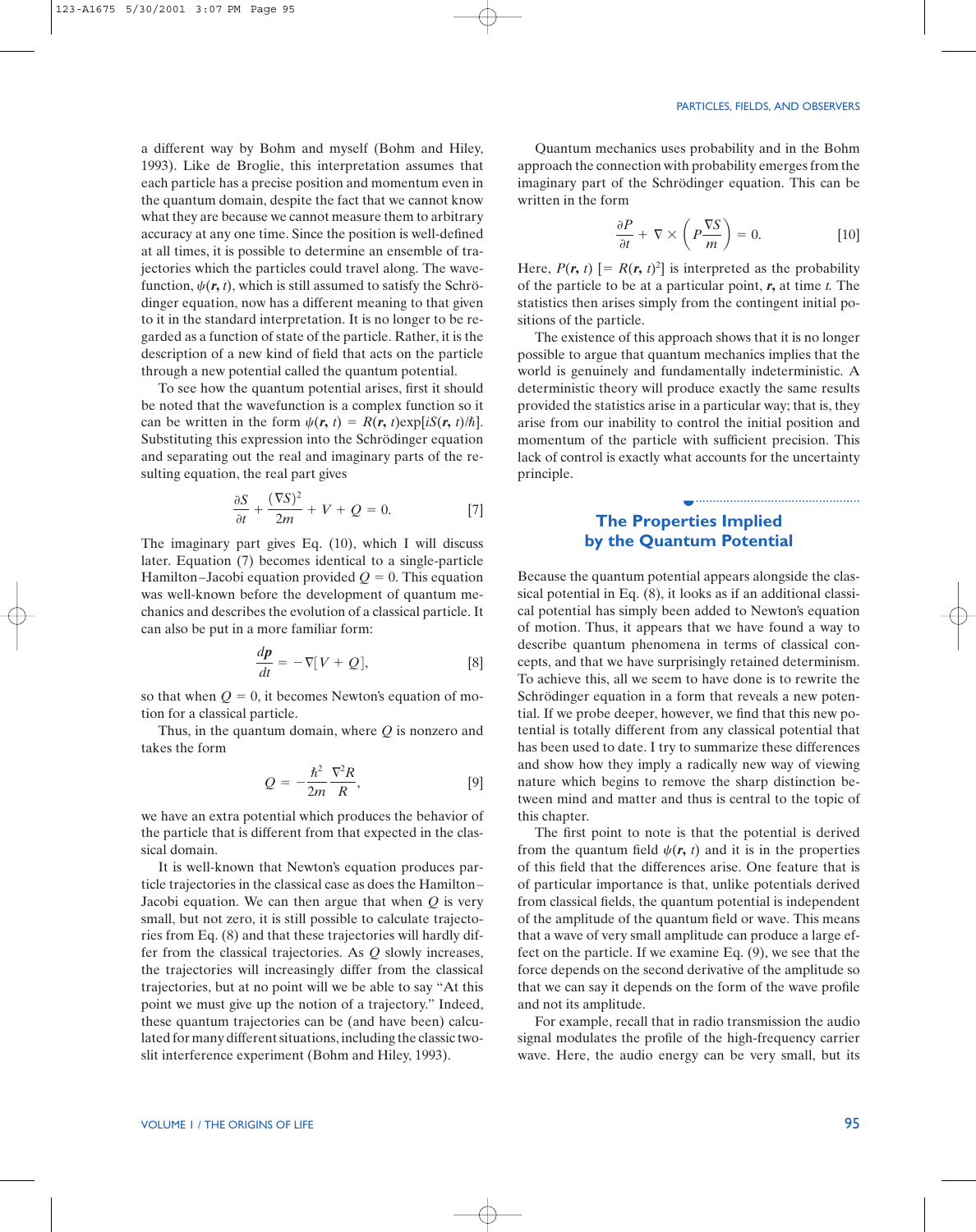form can be amplified to produce a large effect in the radio itself, with any extra energy coming from a battery or an external source. By analogy, I argue that the small energy in the quantum wave can be magnified by some unknown internal process so as to produce a large effect on the particle. The suggestion that follows from this analogy is that the quantum wave is carrying information about the environment to the particle. Thus, when a particle passes through one of the slits in a two-slit interference device, the wave contains information of the presence of the other slit, its size, and its distance away from the first slit (Phillipidis *et al.,* 1979). It is not information that we can make use of as humans. It is information for the particle, which responds to it by changing the form of its movement. Literally, the quantum field informs the process.

The example using the radio is somewhat artificial, being mechanical and created by human endeavor. Perhaps a better example that occurs naturally in nature is the function of DNA in living cells. DNA is said to contain a code which is expressed in the form of the molecule and this form can be considered as the information content for this code. The "meaning" of the code is expressed in terms of processes involving messenger RNA molecules which "read" the code and carry out various activities elsewhere in the cell. Thus, in the process of cell growth, it is only the form of the DNA molecule that counts. The energy to carry out the instructions transported by the RNA is supplied by the rest of the cell. Moreover, at any moment only part of the DNA molecule is being read and giving rise to activity. The rest is passive, being only potentially active, and may become active according to the total situation in which the cell finds itself. Other parts of the DNA seem to be inactive and are regarded as redundant remains of the evolutionary history of the species.

This biological example indicates that we must distinguish three types of information: active, passive, and inactive. The active information is actually producing change. The passive information has the potential to become active in the right situation, whereas the inactive information is unlikely to become active again. It is remarkable that with these three distinctions we can provide a consistent account for all nonrelativistic quantum processes without producing the paradoxes in the standard approach. I will not discuss these here, but I refer the reader to Bohm and Hiley (1993).

In this approach there is no measurement problem since measurement is merely another physical process that produces results which have significance for us as observers. Thus, there is no necessity for a collapse of the wavefunction. In this approach the wavefunction is not a "substance" carrying significant amounts of energy. It is carrying information, and during the measurement some of the information is active while other aspects become inactive since they no longer contribute to the quantum potential acting on the particle. It is information becoming inactive that renders the collapse of the wavefunction unnecessary.

In this approach measurement is no longer passive in the sense that it merely reveals the properties that the system actually possesses. Rather, measurement is active and one must think of the whole measurement process as undergoing an active transformation in which the particle and the apparatus "fuse" before becoming separated again after a sufficient period of time. The fusion is described through the new quantum potential which arises as a result of the interaction between the measuring apparatus and the system under observation, and it is this quantum potential that links the system with the apparatus in an irreducible way. In this sense, measurement must be considered "participatory." Thus, a general picture emerges in which matter participates in matter giving rise to radically new types of behavior.

One of the fascinating features of the Bohm model is that although it was thought to be impossible by Bohr, it actually gives insights into some of the arguments that Bohr used in his approach to quantum mechanics. Bohr emphasized the impossibility of making a sharp separation between the observing apparatus and the observed system. He argued that they were to be regarded as forming an indivisible whole. In the Bohm approach, it is the quantum potential that provides the link between the two, and Bohr's only mistake was to insist that further analysis was not possible. Analysis is possible provided the role of the quantum potential is recognized. In other words, although the quantum potential allows analysis, it confirms the notion of indivisibility of the total process. To more clearly illustrate this point, it is necessary to consider the two-body system from the Bohm point of view.

#### **Nonlocality in Quantum Mechanics** ◗

................................................

Before considering the details of the two-body system, I present some of the background to the intense debate that followed the publication of the paper by Einstein *et al.* (1935). They pointed out that in a two-particle system in which the particles had originally been coupled and then allowed to separate, the predictions of quantum mechanics seemed to indicate that the formalism was, in some sense, incomplete. The formalism implied that the distant particle was being affected by measurements made on the first particle even though there was no apparent force between them. To emphasize this point, Schrödinger (1936) wrote,

In an earlier paper, EPR dealt with the following fact. If for a system which consists of two entirely separated systems the representative (or wavefunction) is known, then the current interpretation of quantum mechanics obliges us to admit not only that by suit-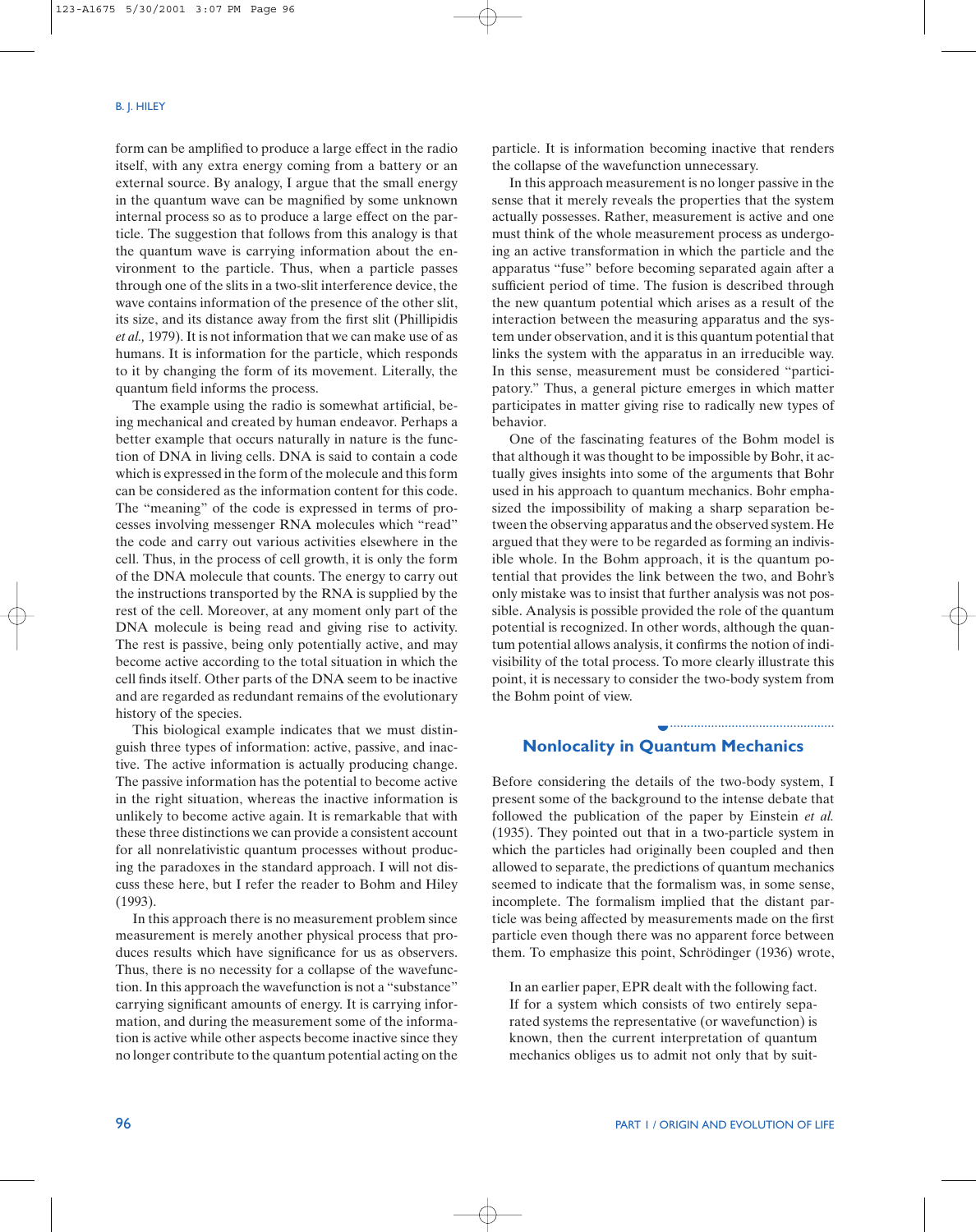able measurements, taken on one of the two parts only, the state (or representative or wavefunction) of the other part can be determined without interfering with it, but also that, in spite of this noninterference, the state arrived at depends quite decidedly on what measurements one *chooses* to take—not only on the results they yield.

This measurement-dependent feature seemed to imply that some kind of action-at-a-distance was acting between the particles. The suggestion that some form of nonlocal action was involved was anathema to Einstein. He thought physics should be about a local reality unfolding in space–time in either a causal or stochastic way and it was for this reason that he argued that the quantum formalism was not complete and that some extra features were needed to describe the evolution of the quantum system. It was only much later that Einstein (1971) wrote, "I cannot seriously believe in it [QM] because the theory cannot be reconciled with the idea that physics should represent a reality in time and in space, free from spooky actions at a distance." Even Dirac (1973) was disturbed by this idea of nonlocality. He wrote,

For an assembly of particles we can set up field quantities which do change in a local way, but when we interpret them in terms of the probabilities of particles, we get again something which is nonlocal. . . . That is rather like an action-at-a-distance theory. It is against the spirit of relativity, but it is the best we can do at the present time.

It seems that Dirac was thinking that if experiments were performed when these nonlocal effects were present then quantum mechanics may give the wrong results. Since these comments were made, many experiments have been performed and they all show that quantum mechanics produces the correct result in every case. For a discussion of some later experiments see Greenberger *et al.* (1990).

Although these results leave many physicists disturbed, Bohr (1935) accommodated them comfortably into his outlook. He wrote in his immediate reply to the EPR paper,

From our point of view we now see that the wording of the above mentioned criterion of physical reality proposed by Einstein, Podolsky, and Rosen contains an ambiguity as regards the meaning of the expression "without in any way disturbing a system." Of course there is no question of a mechanical disturbance of the system under investigation during the last critical stage of the measuring procedure. But even at this stage there is essentially the question of an *influence* on the very conditions which define the possible types of predictions regarding the future behaviour of the system.

The word influence used in the last sentence is very curious. Bohr emphasizes that it is not a mechanical force; however, if it is not a mechanical force then what is it? How does the setting of one piece of measuring apparatus influence both outcomes? It was not until I examined the Bohm interpretation in more detail that I began to see that the possibility of an explanation of the word influence lay in the quantum potential. It was argued in the previous section that the quantum potential is not a mechanical effect; rather, it is an effect produced by information and that could clearly be regarded as an influence.

The mathematics that lies behind this effect involves two-particle wavefunctions that are said to be *entangled,* which simply means that the state cannot be written as a simple product of two one-particle states. The following is a typical example of a two-particle entangled state:

$$
\Psi(\mathbf{r}_1, \mathbf{r}_2, t) = \frac{1}{\sqrt{2}} [\psi(\mathbf{r}_1, t) \phi(\mathbf{r}_2, t) - \phi(\mathbf{r}_1, t) \psi(\mathbf{r}_2, t)].
$$
\n[11]

Notice that for this wavefunction, the states of the individual particles are not well-defined. In the first term on the right-hand side, particle 1 is in the state  $\psi$ , whereas particle 2 is in state  $\phi$ . In the second term, these states are interchanged! The act of measurement on any one of the two particles will produce one of the following two pairs of states:  $\psi(\mathbf{r}_1, t)\phi(\mathbf{r}_2, t)$  or  $\phi(\mathbf{r}_1, t)\psi(\mathbf{r}_2, t)$ .

Thus, the states of the individual particles have become well-defined. This, of course, is just an example of the collapse of the wavefunction, but notice that the states of both systems have become well-defined after a measurement on only one of the particles. I emphasize that we could allow both systems to move very far apart so that there is no possible classical force connecting them before a measuring instrument is placed at the expected position of one of them. The result of the measurement on only one of the particles then determines the state of the other system immediately, even though the other system may be many miles away! [The longest distance that this has been tested for directly is 23 m (Paramanda and Butt, 1987), although a result of more than 4 km was reported (Ekert *et al.,* 1992)].

In presenting this analysis I have made implicit assumptions. I have assumed an interpretation in which the wavefunction is taken to provide the most complete description of the state of the system. This is often called the standard interpretation, but there are other interpretations which regard the wavefunction as playing a different role, and for these approaches nonlocality presents no difficulty. For example, in the Bohr interpretation the wavefunction is regarded as being part of an algorithm from which probabilities can be calculated and as such has no ontological significance. Such an approach has nothing to say about whether or not these effects are nonlocal.

The consistent histories interpretation has been devel-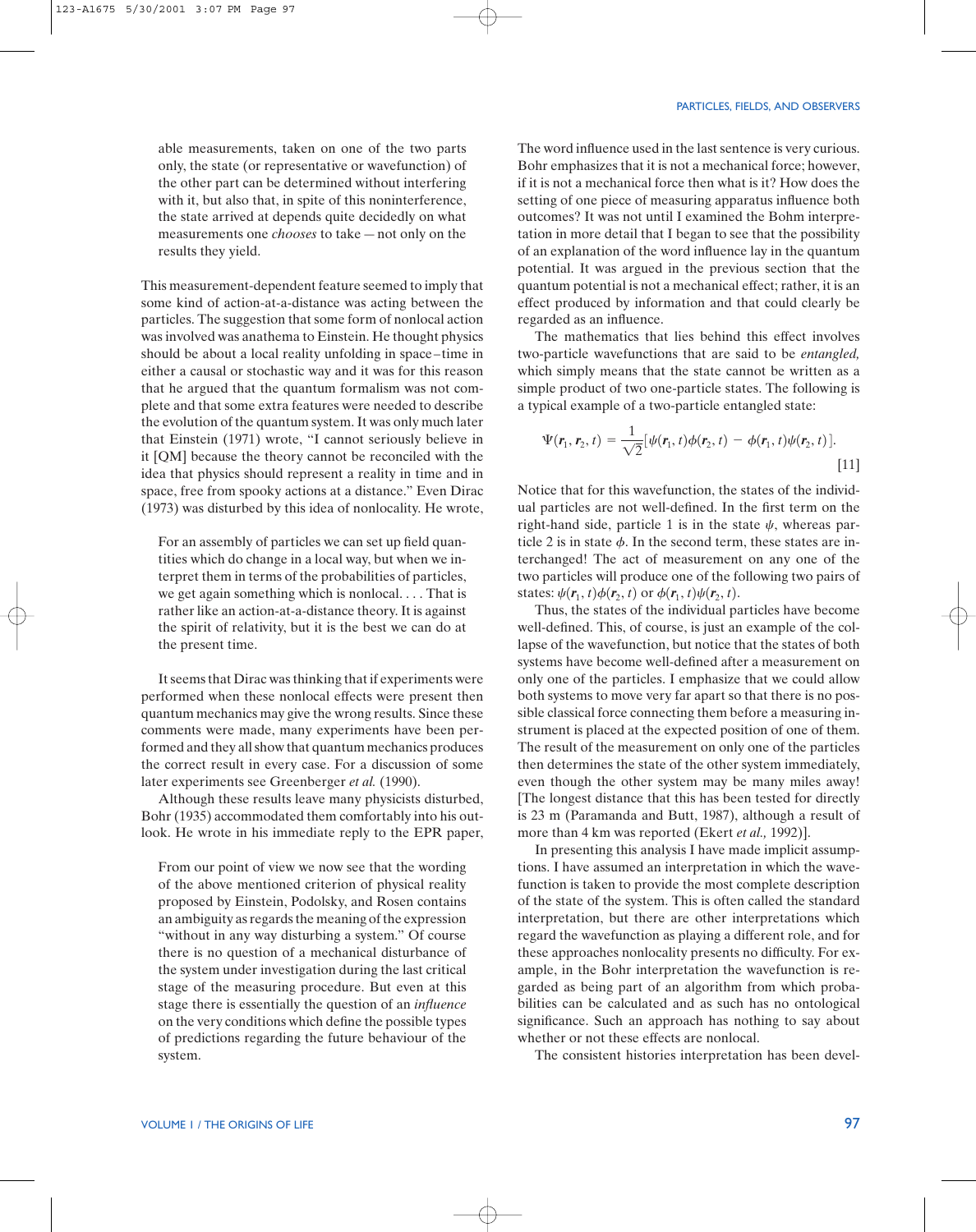oped in a way that avoids, or even regards as meaningless, questions concerning nonlocality (Omnés, 1994). These alternative approaches are possible essentially because they exploit the ambiguous relation between the individual and the wavefunction, but I do not believe that nonlocality can ultimately be avoided.

I now relate the Bohm interpretation to these questions. The importance of this approach to this question lies in the fact that it is possible to talk about the precise positions of the particles at all times. Thus, the notion of when an effect is nonlocal can be brought out in a very clear way.

To show how this comes about, we will first consider the two-body Schrödinger equation and substitute into it a general two-body wavefunction which can be written in the following form:

$$
\psi(\mathbf{r}_1,\mathbf{r}_2,t)=R(\mathbf{r}_1,\mathbf{r}_2,t)\exp[iS(\mathbf{r}_1,\mathbf{r}_2,t)].
$$

We then obtain the following equation:

$$
\frac{\partial S}{\partial t} + \frac{(\nabla_1 S)^2}{2m} + \frac{(\nabla_2 S)^2}{2m} + V(\mathbf{r}_1, \mathbf{r}_2, t) + Q(\mathbf{r}_1, \mathbf{r}_2, t) = 0,
$$
\n[12]

where the quantum potential now takes the form

$$
Q(\mathbf{r}_1, \mathbf{r}_2, t) = -\frac{1}{2m} \frac{\nabla_1^2 R + \nabla_2^2 R}{R(\mathbf{r}_1, \mathbf{r}_2, t)}.
$$
 [13]

In this way, it can be seen that there is a two-body Hamilton–Jacobi equation (Eq. 12) which again contains the quantum potential (Eq. 13) so that it is possible to talk about individual trajectories for each of the particles.

Suppose the two particles are separated in space and that there are no classical forces between them, i.e.,  $V(r, r_2, t) = 0$ . When the wavefunction is entangled, no matter how far the particles are apart they are still coupled by a quantum potential. In fact, the trajectories are correlated in the sense that the trajectory of particle 1 depends on the position of particle 2 and vice versa at a given time *t.* Thus, the particles are in some sense "together yet apart," but the essential point is that they are nonseparable because they are linked by a common quantum potential.

To make them separable, the wavefunction must be written in a product form:  $\psi_A(\mathbf{r}_1, t)\psi_B(\mathbf{r}_2, t)$ . It is not difficult to show that if the classical potential can also be written as a product, the two particles become completely decoupled and behave as independent particles. Thus, only systems with product wavefunctions are separable. All other wavefunctions give nonseparable behavior.

Another feature to emerge is that the quantum potential does not necessarily fall off as the distance between the two particles increases, i.e.,

$$
Q(\mathbf{r}_1, \mathbf{r}_2, t) \neq 0 \quad \text{as} \quad |\mathbf{r}_1 - \mathbf{r}_2| \to \infty. \tag{14}
$$

This implies that for systems in an entangled state, it may never be possible to regard the two subsystems as independent even if we separate them by an infinite distance. Reductionism assumes that the world consists of independent entities that can be put together in interaction, but the most general wavefunctions used in quantum mechanics do not allow us to separate systems. Since quantum mechanics underlies all of physics, this seems to imply that we must abandon theories that are based on reductionism in our attempts to understand nature. It is this feature that I regard as the key element in understanding the nature of physical processes and, in particular, the mind–matter relationship (discussed later).

These nonlocal effects have been brought out most clearly in the Bohm model, but it could be argued that these effects arise only in this specific model and may not be true of other models. After reading about the Bohm model, Bell (1987) was able to show quite generally that all models in which particles were attributed specific properties and could reproduce quantum mechanics must necessarily be nonlocal. He showed that if a theory was to be a local theory then a certain inequality constructed out of pairs of correlation functions must be satisfied. The correlations calculated from quantum mechanics do not satisfy this inequality and experiments chosen specifically to test quantum mechanics in this area show the quantum mechanical calculations to be correct and, furthermore, have been shown to directly violate the Bell inequality. Therefore, any explanation that attributes well-defined properties to the particles must involve nonlocality.

I now discuss some of the consequences of this nonlocality. It should be noted that it is not possible for us to use this nonlocality to transfer information faster than the speed of light, so there is no direct conflict with relativity (Bohm and Hiley, 1993). The nonlocal potential organizes the particles to behave in a correlated way. If we extend these arguments to many body systems, we find that groups of particles belonging to the same entangled state act as if they form a whole, exhibiting a coordinated movement in which each particle reacts to the movement of all the others in a way that does not depend only on the classical forces between them. Furthermore, suppose there are two separate groups of particles occupying the same region of space– time, each group being coordinated by an entangled wavefunction. If particles from the different groups do not interact then the particles from one group do not see the coordinating quantum potential of the other group. In this sense, the quantum potential is a "private" potential shared only by members of the group.

This is very different from what we would expect from a physical theory used in the classical domain. Instead of giving rise to a mechanical model, the properties of the quantum field suggest that its main role is to organize groups of molecules into coordinated movement which is shaped by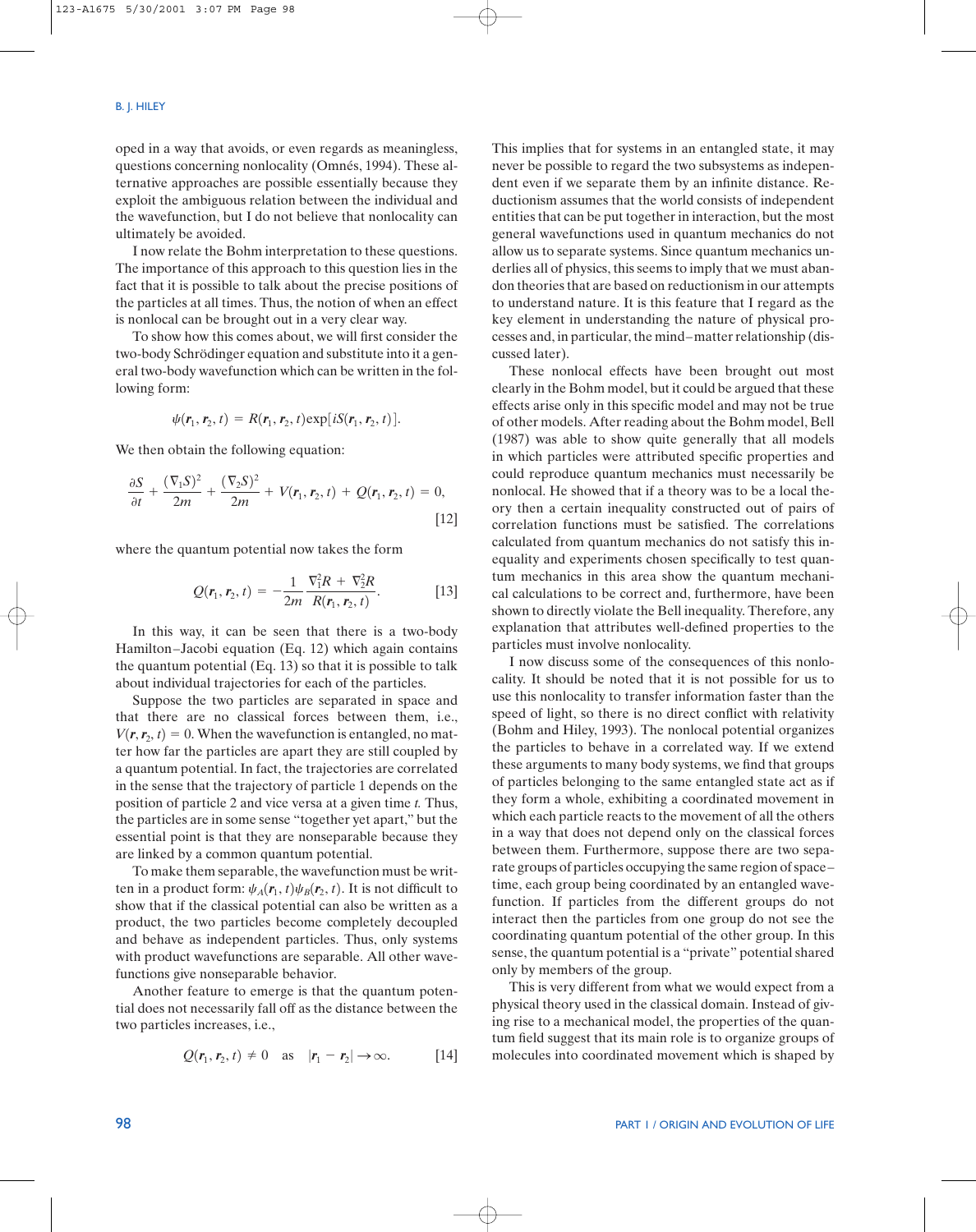................................................

the environment in which the molecules find themselves. Such a behavior is exactly what is seen in superconductivity and superfluidity. It is the appearance of this nonlocality that suggests that a mechanical interpretation of such movements is not adequate. In a sense, the manifestation of nonlocality should not be a surprise since Bohr has already argued that quantum phenomena exhibit a kind of wholeness in which sharp separation is not possible. This kind of behavior is not present in classical systems. In the Bohm model, Bohr's notion of wholeness is reflected in the nonlocal properties of the quantum potential.

If all these points are taken together, the structure that begins to emerge is very reminiscent of the proposals of Whitehead (1929). He suggested that matter should be regarded as organic rather than mechanistic. The word organic is being used in the sense of systems being organized into a coherent whole in a way that cannot be explained by the mechanical interaction of the parts. In other words, the behavior of the whole system is more than a mere sum of its parts.

To further support this organic view, it should be recalled that the particles themselves ultimately emerge as structures in a more fundamental field. In this context, there is no basic immutable "rock-like" substance out of which all macroscopic matter emerges. There are no primary unchanging entities from which our world emerges. Ultimately, all is process or all is flux and the classical world is built up out of quasi-stable elements of this underlying process.

Thus, a new picture emerges in which the old mechanistic categories based on reductionism are no longer adequate and we should not force mathematical discoveries into the old mechanistic categories. What is called for is an exploration of new categories that are more in harmony with the way nature is rather than the way we would like it to be.

These new categories will have to accommodate both mechanical and organic aspects of nature as two sides of the same basic process. The study of biological systems has often indicated that a broader set of categories are needed but these have often been rejected in the hope that molecular physics would provide the necessary explanations. However, molecular physics is governed by quantum mechanics and here we see the need of a change that is reminiscent of the changes suggested by biology. Throughout my discussions with David Bohm, it seemed as if the differences between physics and biology were being eroded, and that quantum mechanical processes were becoming "mind-like," supporting Dyson's (1979) previous statement.

Since, as argued previously, particles and fields can be better understood if we regard them as being influenced by information, the new categories that we must explore should be sensitive to the kind of changes that are needed to accommodate both matter and mind without having to resort to Cartesian dualism. In embarking on such an undertaking, it will be necessary to go beyond quantum mechanics and to explore more radical approaches that will ultimately enable us to deal with both mind and matter in one theory.

# **Toward the Removal of the Cut between Mind and Matter**

◗

Before discussing more general ideas, I consider the specific suggestion of Beck and Eccles (1992) of a possible link between mind and matter using quantum mechanics. They argued from a dualist standpoint that mind can influence specific physical processes occurring in the brain by changing appropriate transition probability amplitudes. Their proposals left open the question as to how this change could be brought about other than by "willpower."

I propose that within the Bohm model, the connection between mind and matter arises through the mediation of the quantum potential. The idea is that the activity in thought modifies the quantum potential experienced by certain critical processes such as the onset of exocytosis described by Beck and Eccles. The modification of this potential by thought becomes more plausible once we accept that the quantum field carries information. In this case, it is not simply information about a passive environment for the quasi-particles involved in exocytosis but rather it is information that has been influenced by thought. This could still imply a dualist solution but I suggest that if mind and matter could be regarded as different aspects of a more general underlying process there would be no need for dualism. I will discuss this possibility later.

Another link between mind and matter has been made by Penrose (1990, 1994). As a result of his experiences as a mathematician, he suggests that processes occurring in the brain, such as the kind of intuition required to prove theorems, led him to the conclusion that such processes cannot be reproduced by any computational algorithm and therefore cannot be mimicked by a computer. Such processes are called noncomputable. Indeed, Penrose (1994) claimed to have proved that these processes must necessarily be noncomputable. His argument is long and technical and is still being challenged; it would be inappropriate to discuss it here, but for the purposes of my discussion I will assume that his conjecture is correct.

The next step in Penrose's (1994) argument is to identify possible sources of the noncomputability that could have relevance to the functioning of the brain. For this, he reconsiders the collapse of the wavefunction which he thinks is a real problem and which can be solved using gravity. Drawing on the work of Geroch and Hartle (1986), who showed in a very technical paper (the details of which are not relevant here) that the topological equivalence problem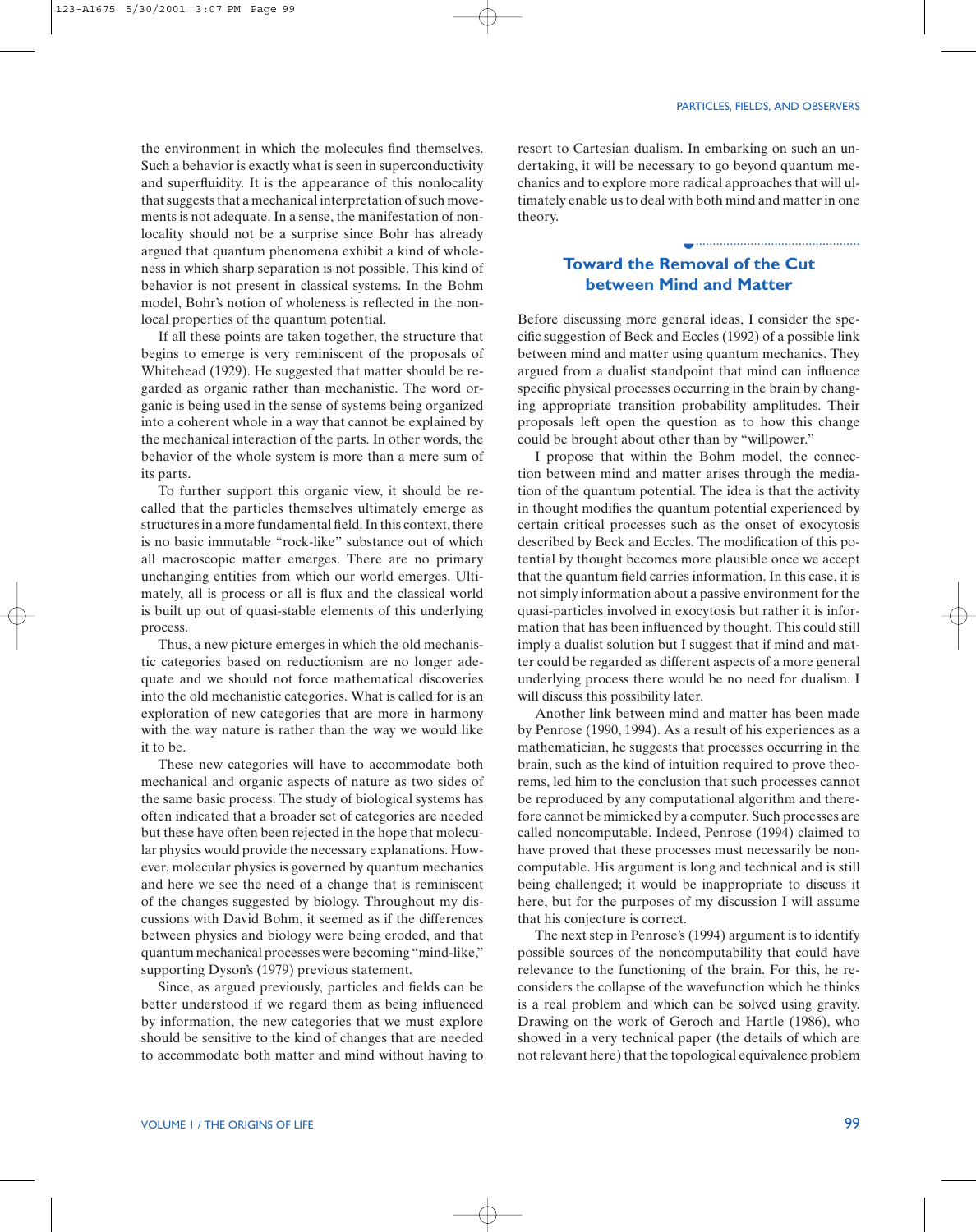of four-dimensional spaces is noncomputable. From these results, Penrose argues that the collapse induced by gravity will be noncomputable, and it is this feature of the collapse process that provides the link between mind and matter.

The problem is to explore possible processes in the brain that will enable this link to be explored further. Penrose and Hammeroff (1996) proposed that the cytoskeleton must play a central role, and they have been exploring the possibility that microtubules might be involved in quantum computing. These are very exciting suggestions for further theoretical and experimental investigation. While the technical questions concerning the functioning of the microtubules are of interest in themselves, there are more general questions to be addressed. For example, will the noncomputable aspects of the collapse be rich enough to account for the type of intuitional processes that Penrose has in mind? I believe that the approach does not go deep enough and something more radical along the lines of a critical reappraisal of our basic categories is needed before such questions can be adequately addressed.

# **New Concepts**

................................................ ◗

To begin this discussion it is important to realize that the general reticence of the physics community to become part of the matter–brain–mind debate lies in a deep-rooted and implicit belief in the Cartesian paradigm. Classical physics is concerned solely with matter, *res extensia,* whereas thought, *res cogitans,* has no place in physics. Matter is defined as existing in space in the form of separated and extended objects interacting through fields and forces. It is further assumed that matter is rational, obeying the immutable laws of physics. Newtonian physics assumes various local interactions between these objects which govern their movement, which is continuous and deterministic. For convenience, I call the categories necessary to carry out this program "Cartesian categories."

Mind, on the other hand, does not exist in space. Therefore, it does not have any notion of locality. Furthermore, it can appear to be irrational, jumping easily from one idea to another. It certainly does not appear to be deterministic, although it can become mechanical, going through routines that have been programmed at some earlier stage. There is also a kind of coherent "wholeness" that appears to lie behind understanding.

I now consider quantum mechanics from the standard viewpoint. At the particle level it appears indeterministic. There are "quantum jumps" which cannot be accounted for in terms of a continuous process in space–time, and there is a kind of nonseparablity or wholeness. It is further assumed that it is impossible to analyze the behavior of a particle in a way that is independent of the means of observation. However, if we pay attention only to the wavefunction, then everything is local because all the wavefunctions are local. Continuity and determinism also hold at this level since the wavefunction follows a well-defined differential equation, namely, the Schrödinger equation. In other words, we have successfully embedded quantum mechanics into the Cartesian categories at the level of the wavefunction but not at the level of the individual particle or field. Thus, we have a theory that provides an objective description independent of any observer. It was only the collapse problem that spoiled this theory and it is this problem that has caused much the debate.

von Neumann, Wigner, and others were forced to introduce the observer to complete the picture, but even this was done within the Cartesian paradigm with the mind of the observer intervening minimally at the last possible moment. Nevertheless, as I have previously remarked, this whole approach generates an uneasy feeling within the physics community and its members would like the mind to be excluded, in principle, from the discussion. However, all the current attempts to complete quantum mechanics within the Cartesian order and without introducing mind have been far from successful.

Partly motivated by this failure, both Bohm (1980) and Stapp (1993) have been moving tentatively toward a new approach which will bring mind and matter together. Bohm's ideas were bold, proposing a new order that he calls the implicate order (described later). Stapp's ideas emerge from Heisenberg's suggestions that the wavefunction represents all the potential outcomes of some deeper underlying process. These potentialities evolve in a deterministic manner following the Schrödinger equation. Then, at some stage there is a process of actualization that induces a transition from the "possible" to the "actual," with the actual process invariably making itself manifest by a registration in a macroscopic measuring device. The following quote will clarify Heisenberg's (1958a) position:

If we want to describe what happens in an atomic event we have to realize that the word "happens" ... applies to the physical not the psychical act of observation, and we may say that the transition from the "possible" to the "actual" takes place as soon as the interaction between the [atomic] object and the measuring device, and thereby with the rest of the world, has come into play; it is not connected with the act of registration of the result in the mind of the observer. The discontinuous change in the probability function, however, takes place with the act of registration, because it is the discontinuous change in our knowledge in the instant of registration that has its image in the discontinuous change in the probability function.

In this view, the wavefunction has a different meaning from the one used in the standard interpretation. Heisenberg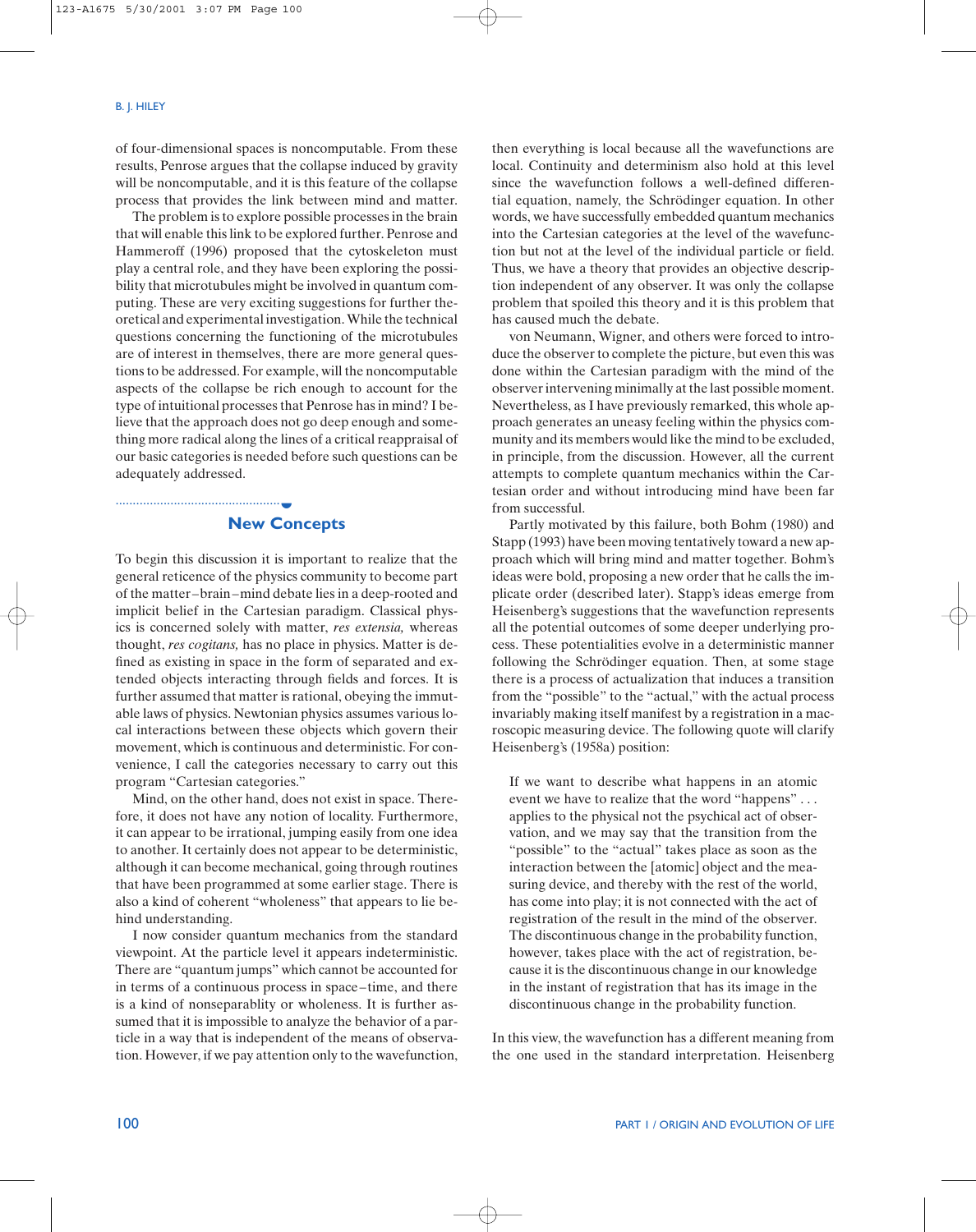................................................

(1958b) summarized this as "a mathematics [that] represents no longer the behaviour of the elementary particles but rather our knowledge of this behaviour." Thus, Heisenberg does not regard the wavefunction as describing the state of a system, but, like Bohr, he regarded it as part of an algorithm which enables one to determine future possibilities. Since we cannot obtain complete knowledge of the system because only the properties of a complementary set can be defined precisely at any one instant, the wavefunction somehow represents our knowledge of the system at any given time. Since we do not have and cannot have complete knowledge of the system, we can only predict future possibilities. The wavefunction then represents the potentiality for future development.

The following is a natural question to ask: "Future potentialities of what?" Surely there is something or some process that is the source of the actual occurrences. Stapp does not specify the nature of this source but asserts that it is neither particle-like nor field-like. The evolution equations, although in a form that resembles the classical equation of motion that govern macroscopic matter, no longer represent the evolution of anything substantive. Rather, the "primal stuff" represented by the wavefunction has an "idea-like" character rather than being matter-like. Stapp (1993) noted,

Indeed, quantum theory provides a detailed and explicit example of how an idea like primal stuff can be controlled in part by mathematical rules based in space–time. The actual events in quantum theory are likewise idea-like: Each such happening is a *choice* that selects as the "actual," in a way not controlled by any known or purported mechanical law, one of the potentialities generated by the quantum-mechanical law of evolution. (p. 221)

The Bohm's more general approach has its origins in his early attempts to understand the Bohr approach to quantum mechanics. In Bohm's book (1951), in which he tries to present Bohr's position, he draws attention to the analogies between thought processes and quantum phenomena. For example, he argues that there is something like an uncertainty principle operating in thought in the sense that thinking about one aspect of a thought process rules out the possibility of thinking about another aspect. There is an indivisibility in the sense that the thinker and the thought are in fact a product of thought itself and therefore cannot be separated except in some approximate limit. He even goes as far as to speculate that there may be key areas in the brain that are so sensitive and delicately balanced that they must be described in an essentially quantum-mechanical way even though the bulk of the brain may act like a general system of communications.

These ideas are further developed in the Bohm quantum

potential model in which information plays a key role in organizing the behavior of groups of particles and fields. As discussed previously, the particles and fields are not to be regarded as some immutable lump of substance but rather as some quasi-stable, semiautonomous feature of a deeper underlying process. In the nonrelativistic theory the process the actualization is not necessary in the Bohm model since the quasi-stable particle can be regarded as actually stable in this domain. It is when we move into the relativistic domain that a process of actualization may be necessary even in the Bohm model.

The common feature in the proposals of both Bohm and Stapp are that in quantum processes, the sharp cut between matter and mind must be removed and consequently the Cartesian view that there is a sharp separation between *res extensia* and *res cogitans* should be abandoned. If the disjunction between mind and matter is removed, then it becomes possible to look at mind, thought, and consciousness in an entirely new way.

# **Psychophysical Implications: A New Order** ◗

In order to motivate the approach involving new categories, I return to the Bohm model. Here, our starting point was to give an account of individual quantum phenomena by regarding the wavefunction as an expression for a real field acting on a point-like particle. At first one's natural inclination is to regard the field and the particles as separate features, whereas they are actually different aspects of the same entity, namely, the quantum particle.

Regarding the two-body problem, it is surprising that nonlocality is present. I suggest that this nonlocality arises because the two particles have been regarded as two separate entities linked by the quantum potential, but this linkage cannot be thought of as a mechanical linkage because it is provided by the quantum field which is not separate from the particle. Something more subtle is involved. Indeed, the fact that the entangled particles seem to have properties that go beyond a mere sum of the individual properties and that this entangled state requires a quantum potential that is not a preassigned function of the positions of the particles raises the question as to whether they are, in actuality, two separate particles.

Could it be that a "particle" is simply an outward manifestation of some deeper underlying process, like the ripples on the surface of water? Initially, it seems that particles formed in this way would be too ephemeral and would seem to offer no possibility of explaining the stability of the macroscopic world, but it should be remembered that most of the elementary particles are extremely ephemeral. It is only when they form composites such as the proton–electron system in hydrogen that we find the necessary stability, provided, of course, that the temperature is low enough and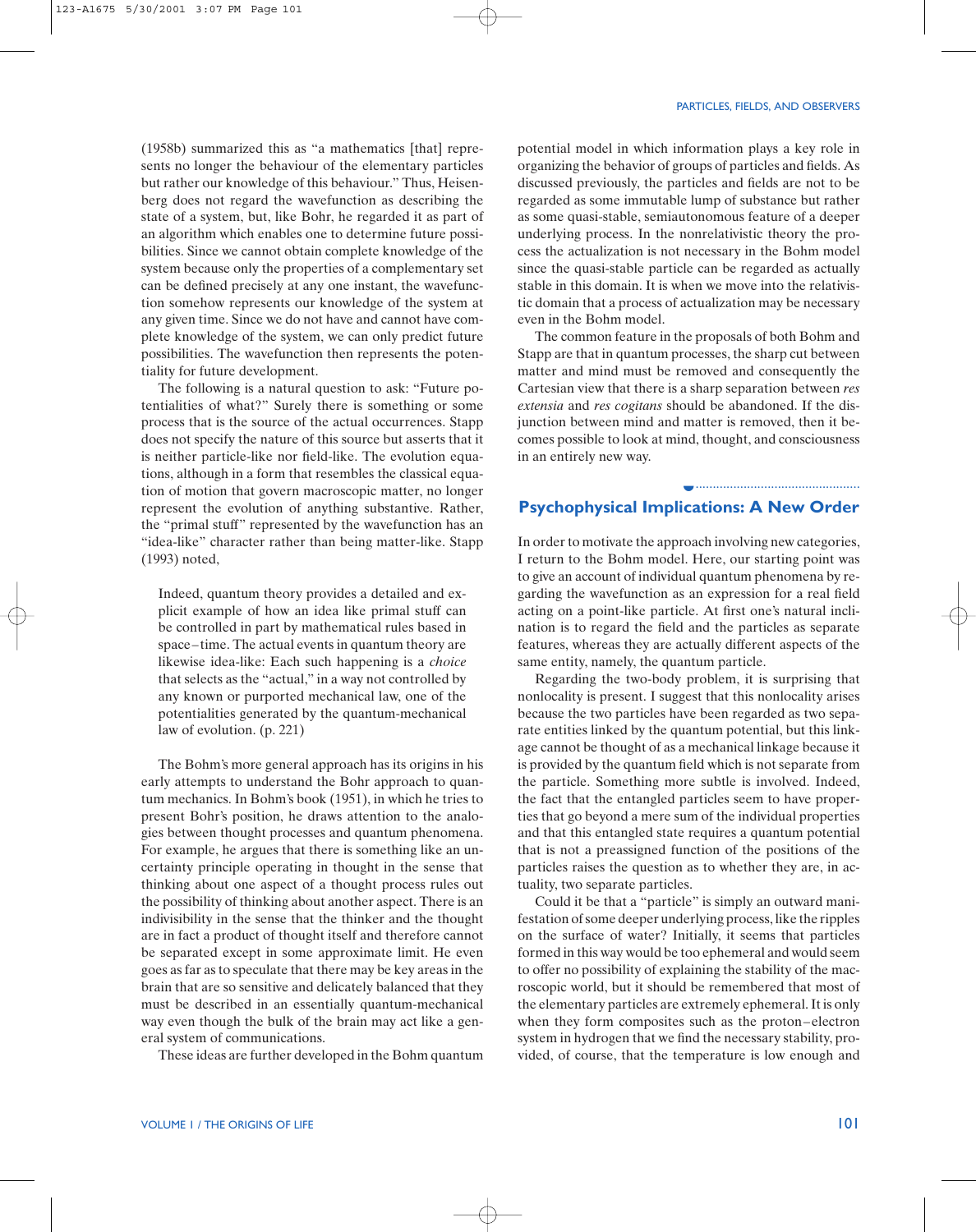

**FIGURE 2** The unmixing experiment used to illustrate the notion of an implicate order. Implicate order is shown by an apparatus consisting of two transparent plastic cylinders. The space between the two cylinders is filled with glycerine, a transparent viscous liquid. Into this space a ribbon of dye is injected (a) which represents the initial ordered alignment of the particles. The outer cylinder remains fixed, whereas the inner cylinder is rotated (b) until the dye appears to be completely mixed with the glycerine (c), giving the impression of the disappearance of the initial alignment. By changing the direction of rotation (d) the particles realign and the original ordered ribbon reappears (e) (reproduced with permission from Brewer and Hahn, 1985).

there is no antihydrogen present. In the presence of antihydrogen, hydrogen is also ephemeral, reducing ultimately to electromagnetic energy.

We now consider particles as an outer manifestation of some total process of activity. How do we think about such a possibility? To illustrate what he had in mind, Bohm used the analogy of what I call the "unmixing" experiment (Bohm, 1980). Consider two concentric transparent cylinders that can rotate relative to each other. Between these cylinders there is some glycerine (Fig. 2). If a spot of dye is placed in the glycerine and the inner cylinder rotated, the spot of dye becomes smeared out and eventually disappears. There is nothing surprising about this, but it is surprising that if the rotation is reversed, then the spot of dye reappears. This actually works in practice and is easily explained in terms of the laminar flow of the glycerine under slow rotation. What I want to illustrate here is that in the "mixed" state, there does not seem to be any distinctive order present. However, the order is implicit in the liquid and our activity of unwinding makes manifest what is implicitly present within the glycerine.

Furthermore, we can arrange to insert a series of spots of dye in the glycerine. Place one spot at  $x_1$ , and then rotate the inner cylinder  $n_1$  times. Then place another spot at  $x_2$ and rotate the inner cylinder  $n_2$  times and so on repeating a total of N times. If we were then to unwind the cylinder, we would see a series of spots unfolding and then reenfolding. If the spots were very close together we would have the impression of the movement of some kind of "object" starting from position  $x_1$  and finishing at position  $x_N$  (Fig. 3).

However, no object has actually moved anywhere. There is simply a creation of distinguished forms that are made manifest by the process of unfolding. Therefore, what we have taken to be the continuous movement of substance is actually a continuous unfoldment of form. If this were a correct view of what we now call an elementary particle then we could begin to understand why, when a particle encounters a pair of slits, its motion can be conditioned by a pair of slits. The slits act as an obstruction to the unfolding process, thus generating the motion that gives rise to the interference pattern.

This model may also be able to provide a better understanding of nonlocality. If the pair of particles are a simultaneous manifestation of the same underlying process, then they are clearly not two separate objects. They are inseparable, not because they are locked together by some force but because they are two aspects of the same total process. Clearly, if we measure a property of one of the "particles," we must necessarily disrupt the total process giving form to the pair.

In order to be able to discuss these ideas, Bohm (1980) introduced the term *implicate order* to describe processes of this nature; that is, the order that will eventually manifest is implicit in the underlying process itself. What can be made manifest is termed the *explicit order* so that nature appears as an unfolding process of manifestation and remanifestation. It is interesting to note that these very general ideas can be put into mathematical form and the resulting mathematics is similar to that used in quantum mechanics (Frescura and Hiley, 1980a,b).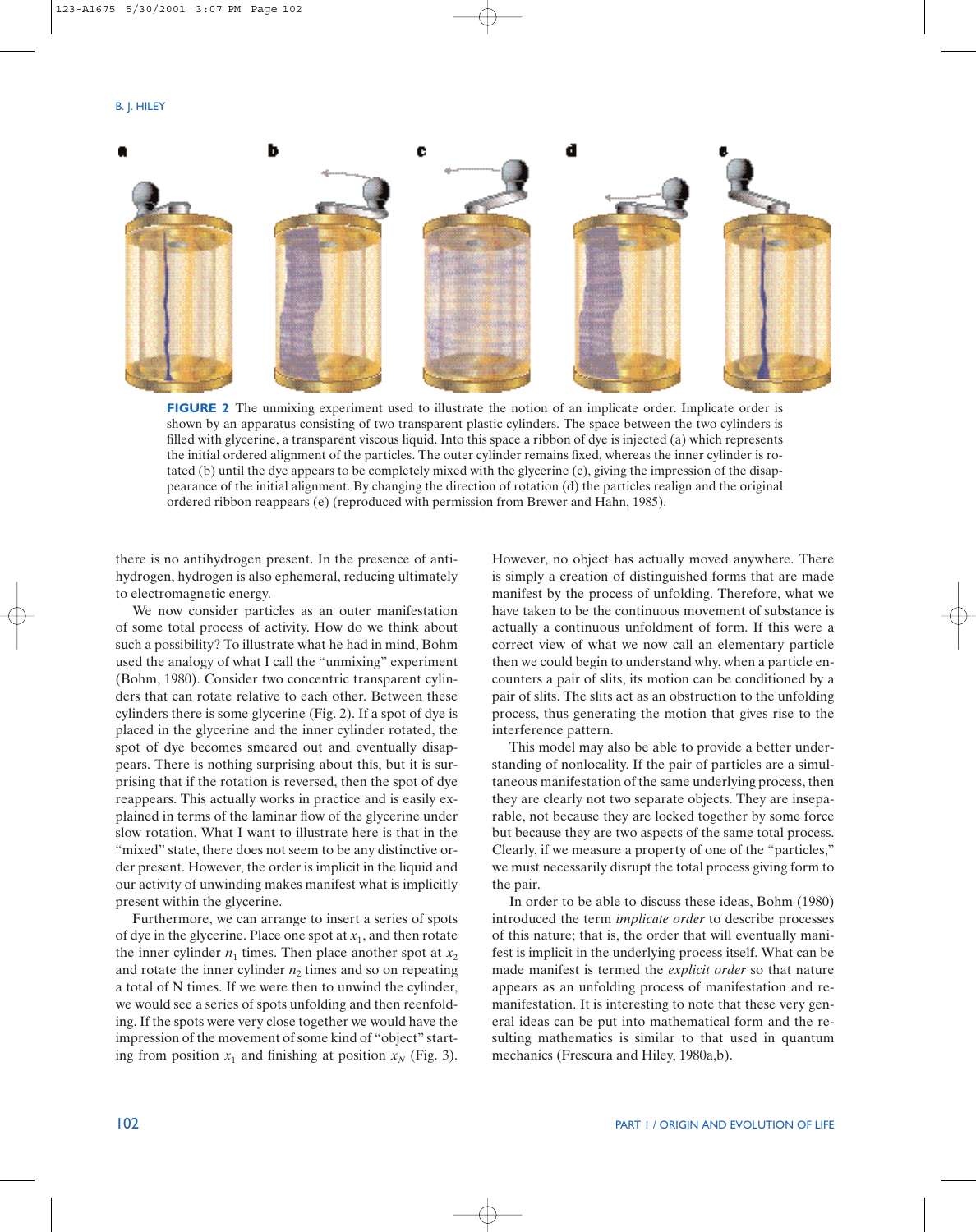

**FIGURE 3** The disappearing spots. Is a quantum particle the continuation of substance or of form? (Top) The phenomenon described in Fig. 2 is summarized, imagining the double cylinder viewed from above. (Bottom) A variation of this experiment is shown in which several ribbons of dye are injected into the glycerine in sequence. The first ribbon is placed at position  $x_1$  (a) and the cylinder is then rotated *n* turns until the dye disappears (b). A second ribbon is then placed at position  $x_2$  (c) and the cylinder is again rotated *n* turns (d) and so on, repeating the operation several times (e and f). If one then begins to turn the cylinder in the opposite direction (g), from above we would see a series of spots which appear and then disappear (h), giving the impression of some type of object which moves from position  $x_N$  to  $x_1$ .

An important new general feature that emerges from these considerations is the possibility that not everything can be made explicit at any given time. This feature is already implied in the glycerine experiment. In the case of the series of spots, only one spot at a time can be made manifest. In order to make manifest another spot, the first manifest spot must be enfolded back into the glycerine and so on.

Thus, there exists the possibility of a whole series of noncompatible explicate orders, none being more primary than any other. This is to be contrasted with the Cartesian order in which it is assumed that the whole of nature can be laid out in a unique space–time for our intellectual examination. Everything in the material world can be reduced to one level. Nothing more complicated is required. This is why it was such a shock when it was first realized that quantum mechanics requires a principle of complimentarity. Here, we are asked to view complementarity as arising from uncertainty principle operating within the Cartesian framework. However, it is not merely an uncertainty; it is a new ontological principle that arises from the fact that it is not possible to construct a piece of physical apparatus that will allow one to display complementary properties together. Within the Cartesian order, complimentarity seems totally mysterious. There exists no structural reason as to why these incompatibilities exist. Within the notion of the implicate order, a structural reason emerges and provides a new way of searching for explanations.

# **The New Order and Mind** ◗

................................................

As previously remarked, the descriptive forms that we use are similar to those used when we describe thought. For example, thought is about the organization of form and struc-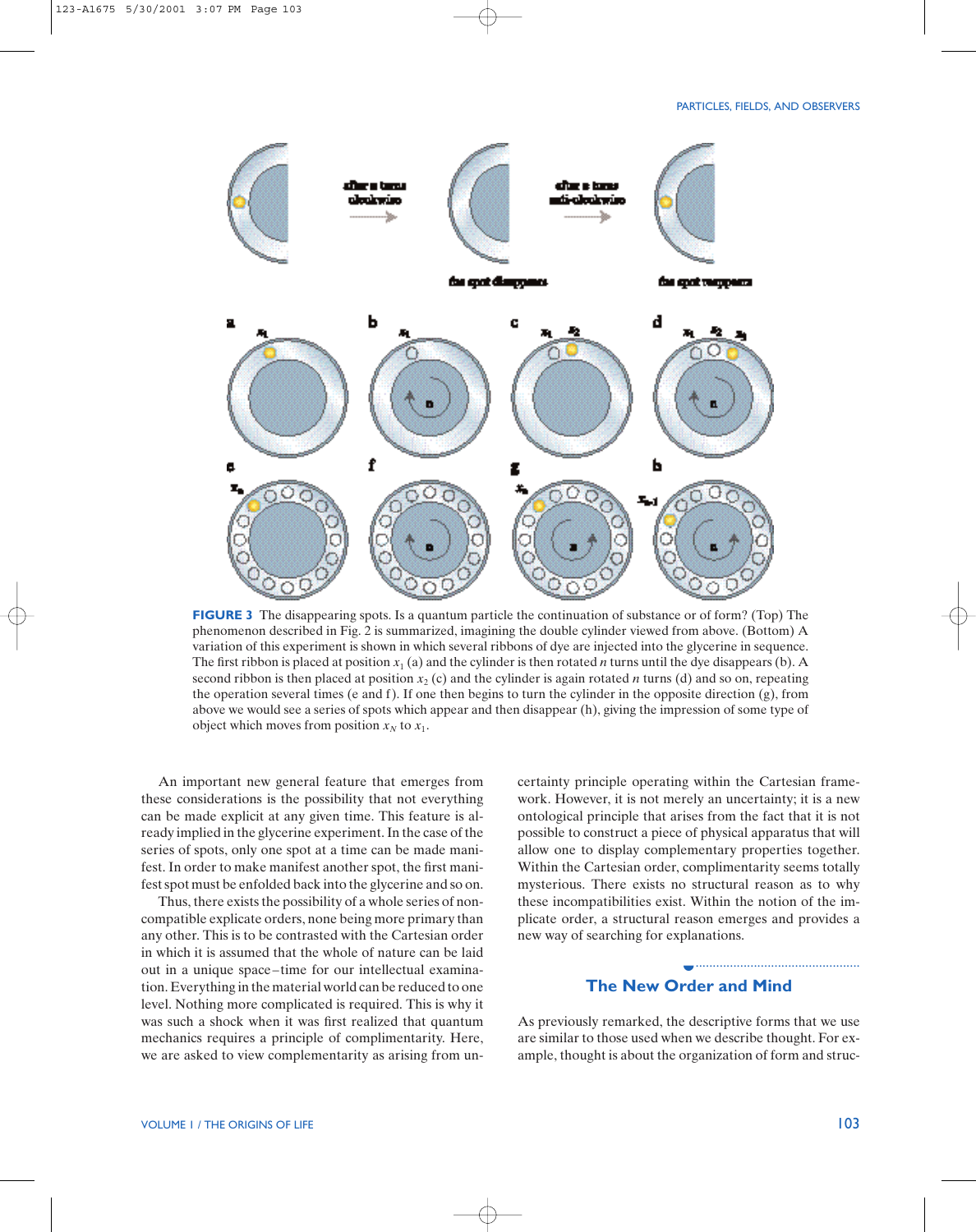ture. It is certainly not about material substance. [It is interesting to note that mathematics is an articulation of form and structure and so is also about thought. I have shown elsewhere that by pursuing these ideas, we are again led to mathematics that is central to quantum mechanics (Hiley, 1996).] We lift thought into immediate attention and hold these thoughts as quasi-stable structures which we can reflect on, forming a display in the "Cartesian theater (Dennett, 1991). However, we know how too easily a particular thought pattern disappears into the background, but in thought this lack of stability is not conceived as a problem.

Furthermore, to organize any thought process, we need information. We need to give form to our thought and we do this using information stored in memories. According to Lashley (1942), this storage is not located in some "pigeon hole" in the brain. Rather, it seems to be stored in a dynamic form. Memories are then re-created through activity in the brain. Thus, we need active information to develop new and meaningful structures of thought. Much of the information that is available to us is not relevant except in particular circumstances. Therefore, much of our information is passive. We are always forgetting bits of information as well as being unaware of much more. In other words, there is plenty of inactive information in the world of thought. Therefore, at a very general level, our proposals for the interpretation of quantum mechanics seem to be suggesting that there may not be such a great difference between matter and thought as the dualist has led us to believe. It is this feature that Stapp (1993) also emphasizes in his approach.

When I am talking in this way I am very much aware that the word information as it is used in everyday life has a much more restrictive meaning. It is a noun and as such seems to play a passive role and is used to point to "items of knowledge," lifeless forms such as a list of facts and figures. However, as mentioned previously, the notion of information that I am referring to is information that gives meaning to a particular activity, and it is the active side of the notion of information that seems to be relevant both for material process and for thought.

I now consider the wider aspects of the new worldview provided by the implicate order. Within this view, we can ask whether anything more can be said about the mind– body relationship. To answer this question, I begin by highlighting a particular feature that is implicit in my argument and actually is quite close to Bohr's point of view. Bohr insisted that our immediate experience of quantum phenomena was through the macroscopic world which is described by classical physics. We call this world the *manifest* world. Here, the word manifest is used in its literal sense, namely, "what can beheld in the hand," or more generally, what can be held in the hand, eye, and ultimately in our measuring instruments. Everything in this classical world is constituted of very stable structures that are outside of each other and that interact only through local mechanical interactions.

Quantum phenomena, with their interference effects, nonlocality, and other puzzling features, belong to a world that is subtle. Again, the word subtle literally means "rarefied, highly refined, delicate, indefinable." It is clear that quantum phenomena cannot be "held in the hand" because, as previously mentioned, measurement produces an uncontrollable and unpredictable change in what we are trying to measure. Each element participates irreducibly in all others. The absence of externality and separability makes this world very illusive to grasp in our physical instruments. It is a world that sustains itself intimately with the underlying implicate order. The classical world is a world that needs only a single, unique explicate order.

In this view, all processes have two sides—a manifest side and a subtle side. The subtle side is organized through active information and displayed in the manifest side. In the case of quantum processes, the active information is mediated by the quantum potential. When we use quantum field theory, there is the possibility of more than one level of organization so that our theories become hierarchical and cannot be reduced to one level. This means that we have room to discuss various degrees of subtlety, each being revealed in its own relatively manifest level. Again, in physics there are relationships between the levels organized in terms of either the quantum potential or a more general potential called the superquantum potential and, of course, there are the additional possibility of a third level and so on.

We can now ask if there is anything like this occurring in the mind–body relationship. Bohm (1990) argues that there is and gives the following example. Suppose someone who is out walking on a dark night suddenly becomes aware of a movement in the shadows. Immediately there is an upsurge of involuntary and essentially unconscious activity; adrenaline flows, the heartbeat increases, and neurochemicals of various kinds are released to produce physical movements. As more perceptual information is received and the shadow is seen to be a friend, all the chemical activity ceases. If the perception is one of danger, the activity increases. Here, it is the active information that is organizing chemical and other physical processes in the brain and indeed in the whole body.

To what extent is this activity similar to what occurs at the quantum level? Clearly there are similarities, but at the same time there seems to be one important difference, namely, that in our subjective experience action can be mediated by reflection in conscious thought. We can suspend physical activity and think the problem through before acting. In contrast, in the case of the electron, the action of the information is immediate. There does not seem to be any possibility of any form of conscious activity.

However, on further reflection it can be seen that the difference is not as great as it might appear to be initially. In the case of thought, this reflection involves the suspension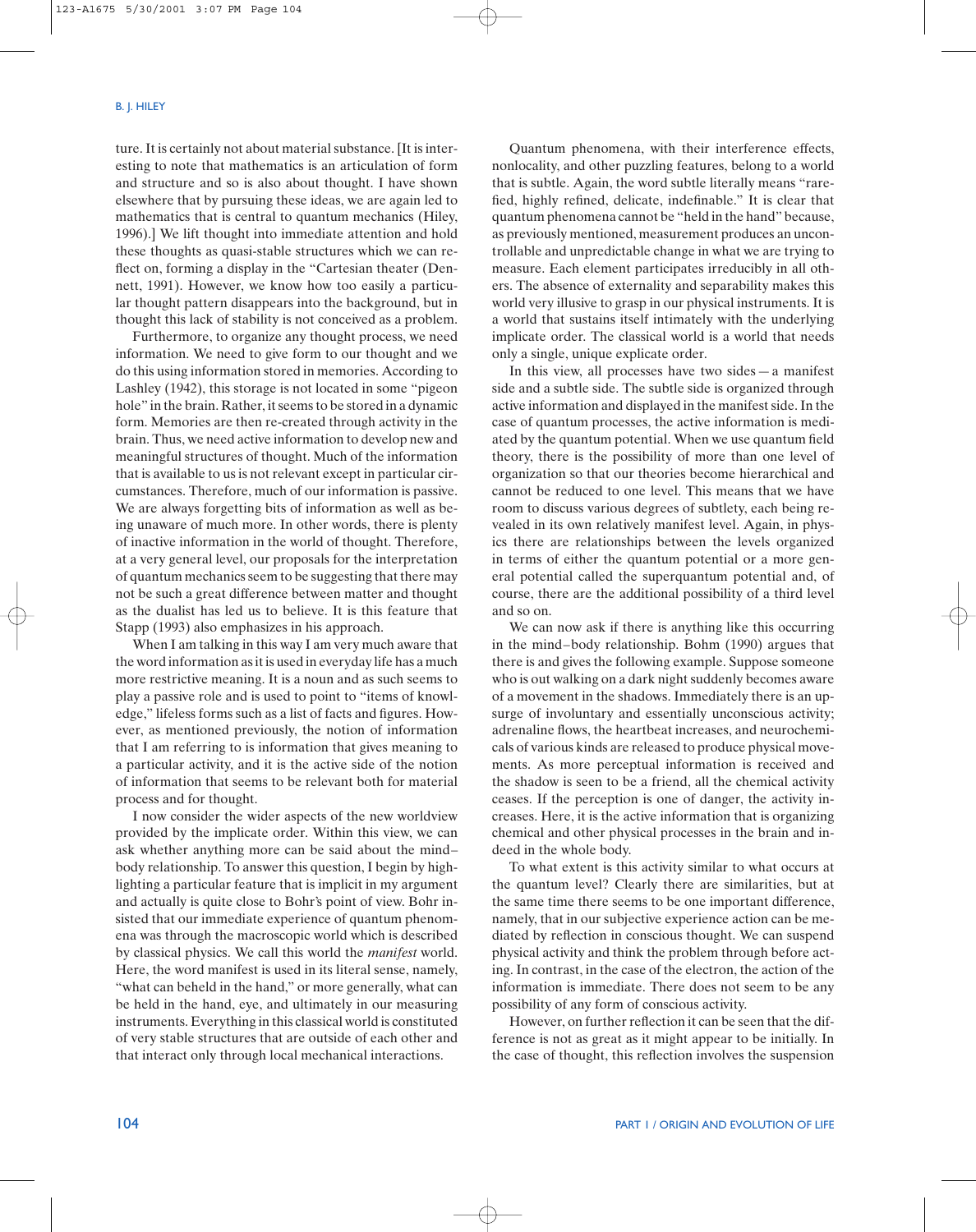of physical action to allow the process of thought to continue. However, the suspension of physical activity is immediate on perceiving the need to do this. This perception acts at a higher level in the human thought process. These higher levels can only exist if a system is complex enough and structured in such a way as to function in this way. Thus, the difference is one of complexity, but the principle is the same so that the difference is not so great as we might expect. Processes involving mind are merely much more subtle. In this sense, the emergence of consciousness in our view is much closer to the ideas suggested by John Searle (1992).

It is proposed that in the brain, there is a manifest (or physical) side and a subtle (or mental) side acting at various levels. At each level, we can regard one side as the manifest or material side and the other as the subtle or mental side. The material side involves electrochemical processes of various kinds, neuron activity, and so on. The mental side involves the subtle or virtual activities that can be actualized by active information mediating between the two sides. Thus, it is the active information that provides the link between the two sides. In this context, we are providing a more appropriate setting for the proposals of Beck and Eccles (1992), but we are not resorting to dualism because these sides must not be thought of as actually distinct.

Recall the discussion of the quantum particle in which the field and the particle were different aspects of the same process. Thus, the manifest and the subtle sides are not to be thought of as two distinct and separate processes. They are two aspects of the same process. The logical distinction of the two sides necessitates a logical linkage. Since these distinctions are descriptive rather than actual, varying degrees of subtlety and manifestness are possible. This makes a hierarchy of levels possible so that what is subtle at one level can become what is manifest at the next level and so on. In other words, if we examine the mental side, this too can be divided into a relatively stable and manifest side and a yet more subtle side. Thus, there is no real division between what is manifest and what is subtle; consequently, there is no real division between mind and matter and between psyche and soma. In this sense, the subtle side involved in quantum phenomena can be regarded as having a primitive mind-like quality. There is no Cartesian dualism. There is a complete wholeness in which the mental and physical sides participate.

# **Acknowledgment**

I thank Dr. Jane Nicklin for her helpful discussions.

# **References Cited**

ALBERT, D., and LOEWER, B. (1988). *Synthese* **86,** 87–98. BECK, F., and ECCLES, J. C. (1992). *Proc. Natl. Acad. Sci. USA* **89,** 11357–11361.

- BELL, J. S. (1987). *Speakable and Unspeakable in Quantum Mechanics.* Cambridge Univ. Press, Cambridge, UK.
- BIALYNICKI-BIRULA, I., and MYCIELSKI, J. (1976). *Ann. Phys.* (*New York*) **100,** 62–93.
- BOHM, D. (1951). *Quantum Theory.* Prentice-Hall, Englewood Cliffs, NJ.
- BOHM, D. (1980). *Wholeness and the Implicate Order.* Routledge, London.
- BOHM, D. (1990). *Philos. Psychol.* **3,** 271–278.
- BOHM, D., and BUB, J. (1966). *Rev. Modern Phys.* **38,** 435– 469.
- BOHM, D., and HILEY, B. J. (1993). *The Undivided Universe: An Ontological Interpretation of Quantum Mechanics.* Routledge, London.
- BOHR, N. (1935). *Phys. Rev.* **48,** 696 –702.
- BOHR, N. (1961). *Atomic Physics and Human Knowledge.* Science Editions, New York.
- BREWER, R. G., and HAHN, E. L. (1985). *Sci. Am.*
- DENNETT, D. C. (1991). *Consciousness Explained.* Little, Brown, London.
- DEWITT, B. S. (1971). In *Proceedings of the International School of Physics: Enrico Fermi: Foundations of Quantum Mechanics* (B. d'Espagnat, Ed.), pp. 211–261.
- DIRAC, P. A. M. (1973). In *The Physicist's Conception of Nature* (J. Mehra, Ed.), p.10. Reidel, Dordrecht.
- DYSON, F. (1979). *Disturbing the Universe.* Harper & Row, New York.
- EINSTEIN, A. (1971). In *The Born*–*Einstein Letters (Correspondence between Albert Einstein and Max and Hedwig Born (1916–1955) with Commentaries by Max Born)* (I. Born, Ed.), p. 158. Macmillian, London.
- EINSTEIN, A., PODOLSKY, P., and ROSEN, N. (1935). *Phys. Rev.* **47,** 777–780.
- EKERT, A., RARITY, J. G., TAPSTER, P. R., and PALMA, G. M. (1992). *Phys. Rev. Lett.* **69,** 1293–1295.
- EVERETT, H. (1973). In *The Many-Worlds Interpretation of Quantum Mechanics* (B. DeWitt and N. Graham, Eds.). Princeton Univ. Press, Princeton, NJ.
- FRESCURA, F. A. M., and HILEY, B. J. (1980a). *Found. Phys.* **10,**  7–31.
- FRESCURA, F. A. M., and HILEY, B. J. (1980b). *Found. Phys.* **10,** 705–722.
- GELL-MANN, M. (1994). *The Jaguar and the Quark: Adventures in the Simple and Complex.* Little, Brown, London.
- GELL-MANN, M., and HARTLE, J. B. (1989). In *Proceedings of the 3rd International Symposium on the Foundations of Quantum Mechanics* (S. Kobayashi, Ed.). Physical Society of Japan, Tokyo.
- GEROCH, R., and Hartle, J. B. (1986). *Found. Phys.* **16,** 533.
- GHIRARDI, G. C., RIMINI, A., and WEBER, T. (1986). *Phys. Rev.* D<sub>34</sub>,  $470 - 491$ .
- GREENBERGER, D. M., HORNE, M. A., SHIMONY, A., and ZEI-LINGER, A. (1990). *Am. J. Phys.* **58,** 1131–1143.
- HAMMEROFF, S., and PENROSE, R. (1996). In *Towards a Science of Consciousness: Contributions from the 1994 Tucson Conference* (S. Hammeroff, A. Kasniak, and A. Scott, Eds.). MIT Press, Cambridge.
- HEISENBERG, W. (1958a). *Physics and Philosophy,* p. 54. Harper & Rowe, New York.
- HEISENBERG, W. (1958b). *Daedalus* **87,** 95–108.